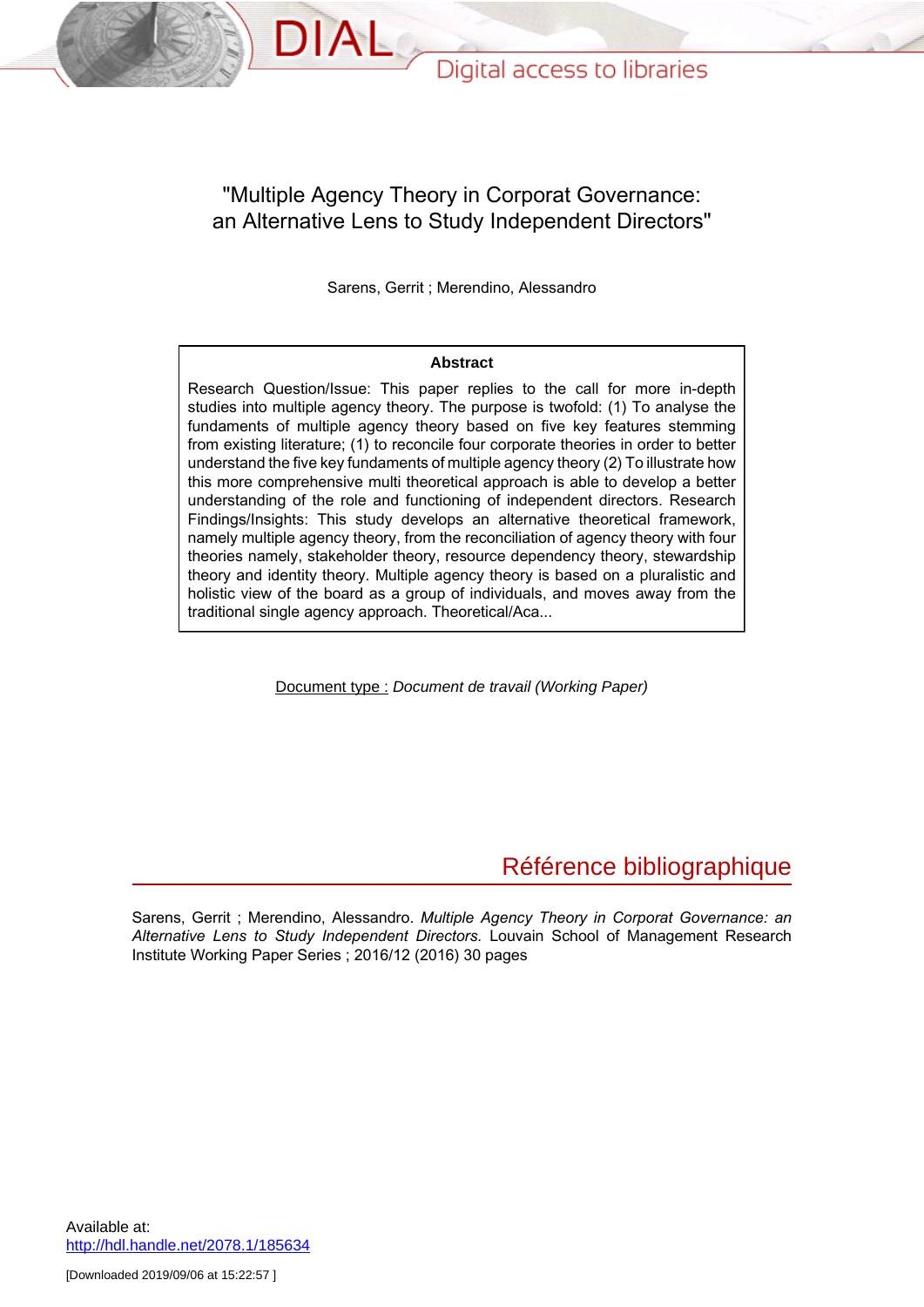

# WORKING PAPER

# 2016/12

Multiple Agency Theory in Corporate Governance: An Alternative Lens to study Independent Directors

**Gerrit Sarens,** Louvain School of Management Research Institute

**Alessandro Merendino,** Coventry University, UK

LOUVAIN SCHOOL OF MANAGEMENT RESEARCH INSTITUTE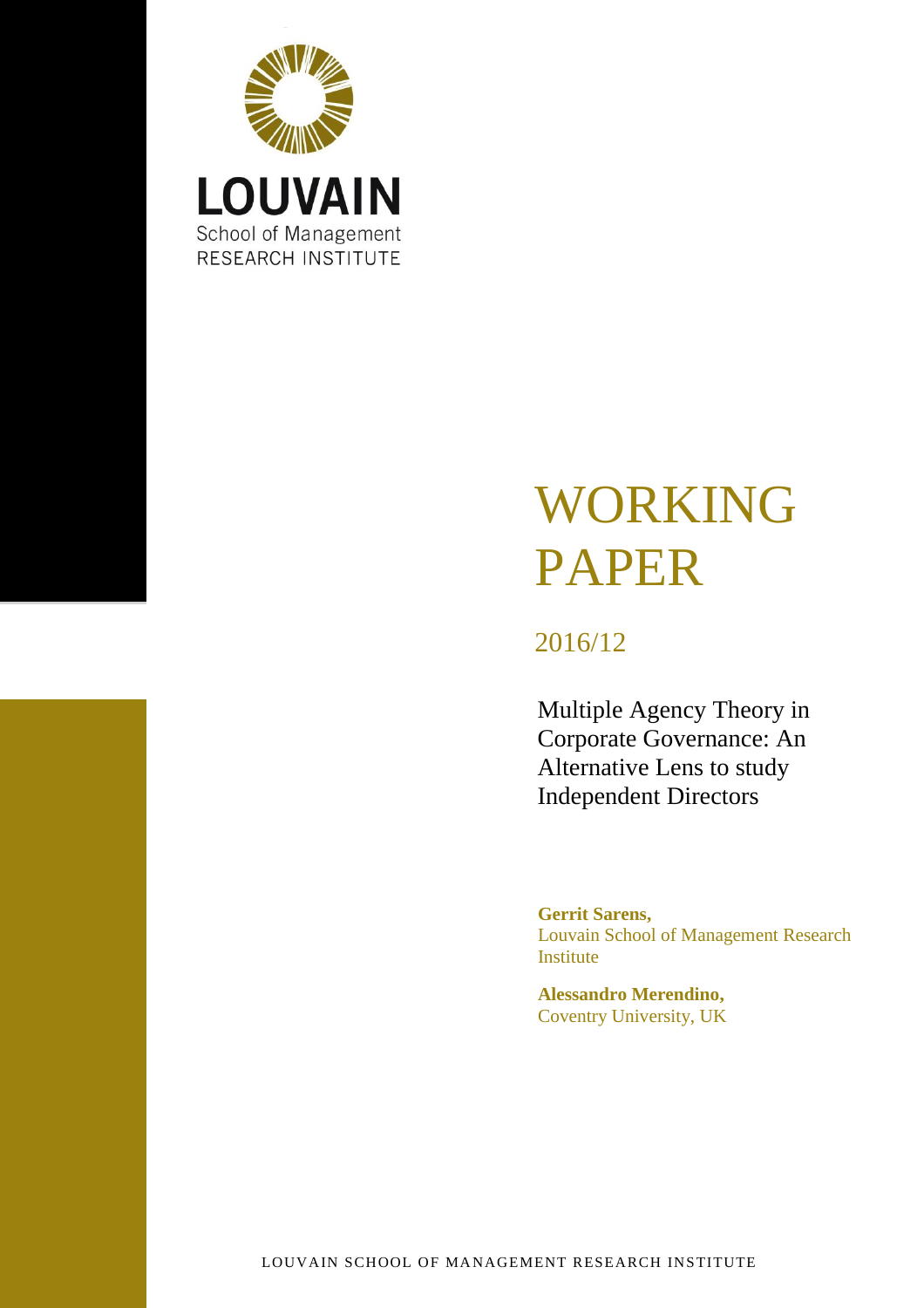# **Louvain School of Management Research Institute**

Working Paper Series Editor: Prof. Frank Janssen (president-ilsm@uclouvain.be)

## **Multiple Agency Theory in Corporat Governance: an Alternative Lens to Study Independent Directors**

Gerrit Sarens, Louvain School of Management Research Institute Alessandro Merendino, Centre for Business in Society, Coventy University

#### **Summary**

**Research Question/Issue:** This paper replies to the call for more in-depth studies into multiple agency theory. The purpose is twofold: (1) To analyse the fundaments of multiple agency theory based on five key features stemming from existing literature; (1) to reconcile four corporate theories in order to better understand the five key fundaments of multiple agency theory (2) To illustrate how this more comprehensive multi theoretical approach is able to develop a better understanding of the role and functioning of independent directors.

**Research Findings/Insights:** This study develops an alternative theoretical framework, namely multiple agency theory, from the reconciliation of agency theory with four theories namely, stakeholder theory, resource dependency theory, stewardship theory and identity theory. Multiple agency theory is based on a pluralistic and holistic view of the board as a group of individuals, and moves away from the traditional single agency approach.

**Theoretical/Academic Implications**: This study takes the opportunity to seek to open up the 'black box' of dynamics and relationships among directors, and the phenomenon of independent directors is examined through a multiple agency theory lens leading to new propositions for future research.

**Practitioner/Policy Implications:** This study offers refreshing insights for professionals, including directors and top managers about how independent directors function within a board as well as within the organisation.

**Keywords**: Corporate Governance, Multiple Agency Theory, Board of Directors, Independent Directors.

**Acknowledgments:** An earlier version of this paper was presented at the 12<sup>th</sup> European Academic Conference on Internal Audit and Corporate Governance (London, April 2015). A later version of this paper was presented at the  $12<sup>th</sup>$ Workshop on Corporate Governance organized by the European Institute for Advanced Studies in Management (Brussels, October 2015). We would like to thank all participants for their input and suggestions. In addition, we would like also to thank Prof. Lyndon Simkin, Prof. Marylyn Carrigan and Dr Renfred Wong for their useful and valuable comments.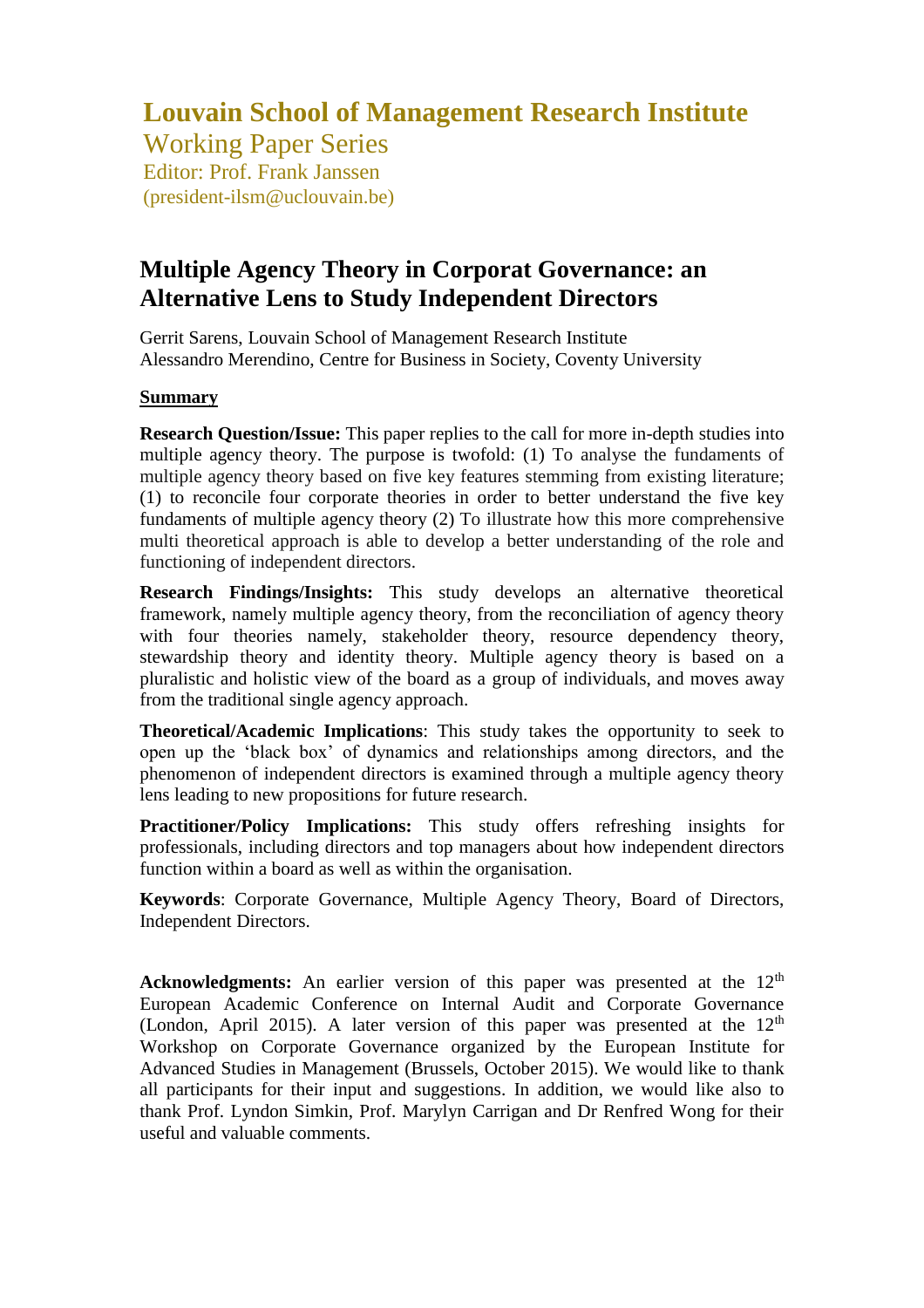#### **Corresponding author :**

Prof. Gerrit Sarens Center for Excellence CESAM Louvain School of Management Research Institute / Campus Louvain-la-Neuve Université catholique de Louvain Place des Doyens 1 B-1348 Louvain-la-Neuve City, BELGIUM Email : [gerrit.sarens@uclouvain.be](mailto:gerrit.sarens@uclouvain.be)

The papers in the WP series have undergone only limited review and may be updated, corrected or withdrawn without changing numbering. Please contact the corresponding author directly for any comments or questions regarding the paper. [President-ilsm@uclouvain.be,](mailto:President-ilsm@uclouvain.be) ILSM, UCL, 1 Place des Doyens, B-1348 Louvain-la-Neuve, BELGIUM [www.uclouvain.be/ilsm](http://www.uclouvain.be/ilsm) and www.uclouvain.be/lsm\_WP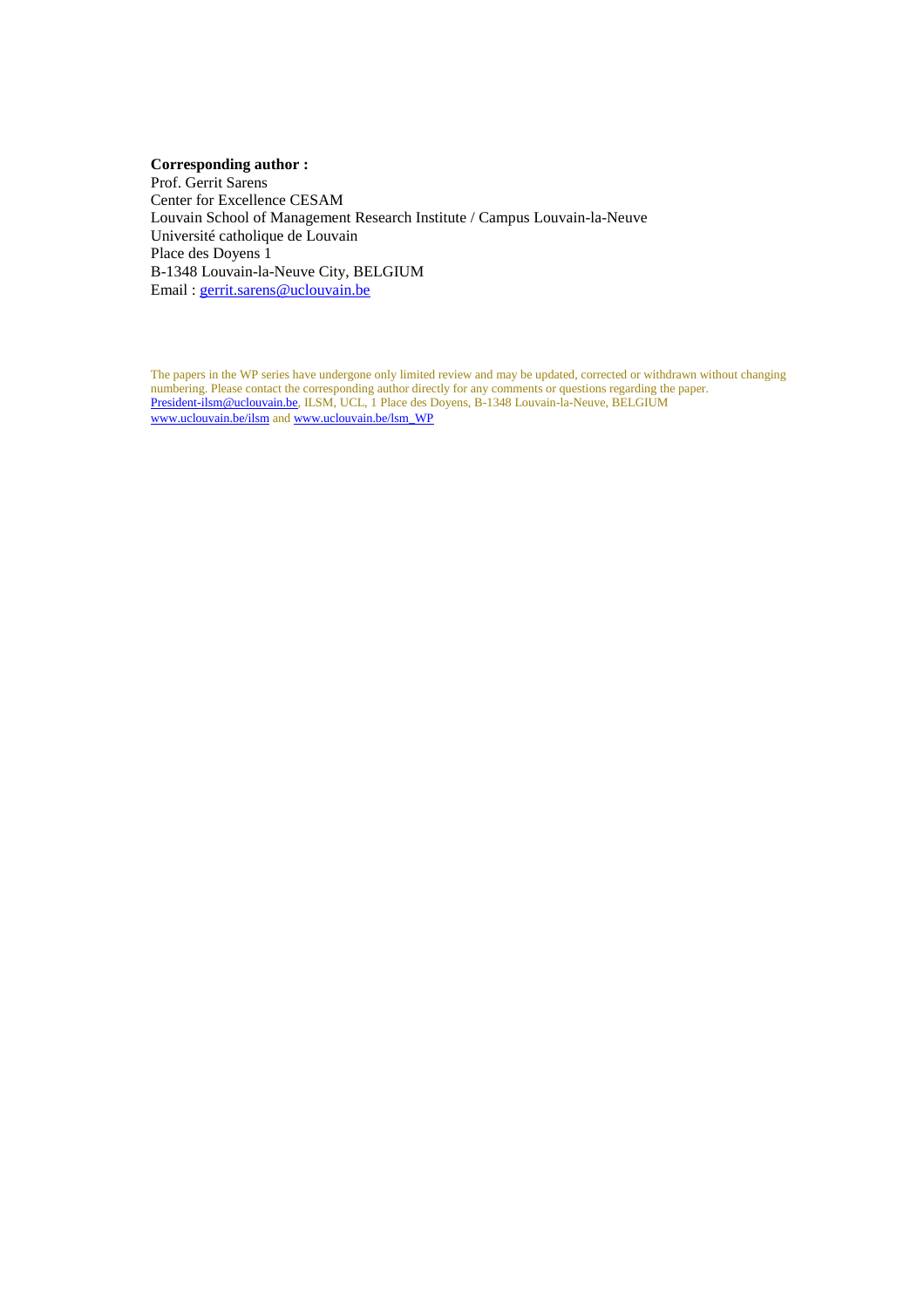#### **Introduction**

Traditional agency theory represents the overwhelmingly dominant theoretical approach applied in corporate governance research (Daily et al., 2003; Dalton et al., 1998; Shleifer and Vishny, 1997; Bathala and Rao, 1995; Krause and Bruton, 2014). By starting from the assumption that the separation between ownership and control may lead to managers maximizing their own interests at the expenses of shareholders (Berle and Means, 1932; Benston, 1985), agency theory provides an explanation of how firms could exist, assuming that all managers are self-interested and they do not take decisions that are in line with shareholders' interests (Jensen and Meckling, 1976). Although agency theory dominates the corporate governance literature (Jensen and Meckling, 1976; Fama and Jensen, 1983a, 1983b; Weisbach, 1988; Hermalin and Weisbach, 2003; Certo et al., 2006), a growing number of scholars have started to look more critically at the assumptions of agency theory (Daily, et al., 2003; Hermalin and Weisbach, 2003; Johnson, et al., 1996, Roberts et al., 2005). Due to the weak and ambiguous results obtained by applying agency theory, many scholars (Connelly et al., 1980; Hung, 1998; Child and Rodrigues, 2003; Daily et al., 2003; Allcock and Filatotchev, 2010; Ahrens et al., 2011; Dalziel et al., 2011) have been encouraged to seek out new models and theories, which go beyond agency theory.

This paper is a response to the call for more in-depth studies into the multiple agency theory (Arthurs et al., 2008; Bruton et al., 2010; Filatotchev et al., 2011; Hoskisson et al., 2013). Several scholars argue that it is fundamental to adopt a pluralistic approach to better understand corporate governance practices (Hung, 1998; Daily et al., 2003; Allcock and Filatotchev, 2010; van Ees at al., 2009; Roberts et al., 2005; Hendry, 2005; Kumar and Zattoni, 2015). Multiple agency theory is based on a pluralistic approach in which different existing theories are combined with basic agency theory to better understand and explain the complexity of corporate governance. The essential idea is that none of the theories can independently fully explain reality (Hung, 1998).

Theoretical pluralism allows for the building of a broader view of corporate governance practices, since it provides *"complementary perspectives"* (van Ees et al., 2009, p. 311). However, not all scholars explicitly use the label of this multiple theoretical approach. For instance, Hung (1998) does not provide a specific title for his pluralistic framework, although he recognizes the need for reconciling agency theory with other theoretical approaches. Daily et al. (2003) and Huse et al. (2011) do not put a particular label on their approach. However, they believe that a multitheoretical framework is fundamental for understanding and analysing corporate governance mechanisms and processes. They call for a reconceptualization of corporate governance theory.

Earlier multiple agency studies have analysed differences in the motives of executives and venture capitalists (Arthurs et al., 2008), the different motives of professional funds and pension funds (Hoskisson et al., 2002), the effects of the compensation schemes awarded to independents and CEOs on firm-level risk taking (Deutsch et al., 2011), performance effects due to the relationship between ownership concentration and private equity investors (venture capitalists and business angels) in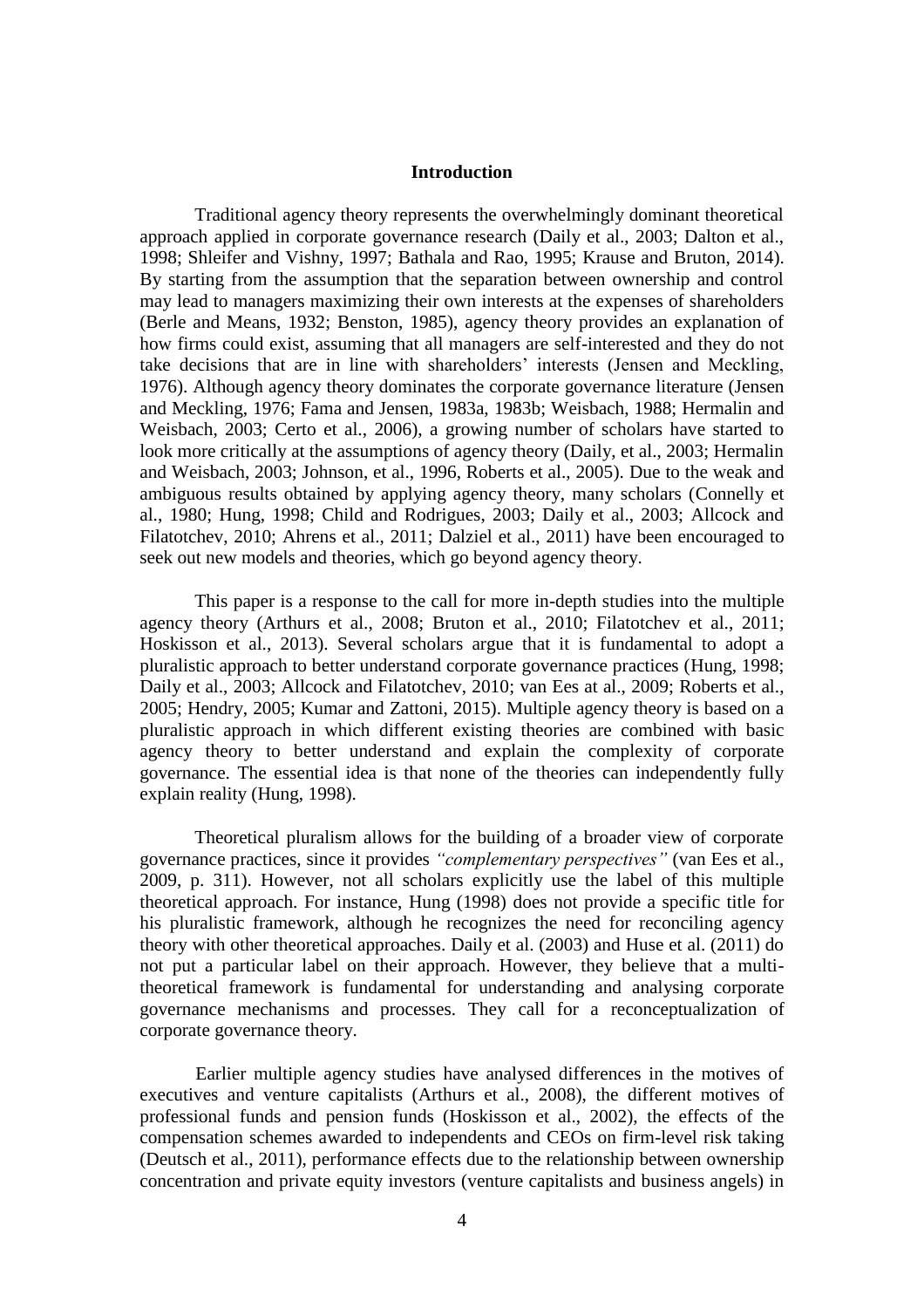IPO (Bruton et al., 2010); and the effects of family ownership on private information abuses and the firm's performance in emerging markets (Filatotchev et al., 2011). However, there is no attempt to better clarify multiple agency theory and its insights in a comprehensive way by taking into consideration the broad processes and on the other hand, many scholars (Finkelstein and Mooney, 2003; Roberts et al., 2005; Huse et al., 2011; Westphal and Zajac, 2013; Armstrong et al., 2014) call for a more complex but realistic perspective of independent directors. For this reason, we develop propositions for future research by applying the four theories discussed in the previous section applied to the five fundaments of multiple agency theory, i.e. (1) many-to-many relationships between all kinds of stakeholders; (2) dual identities; (3) dilemmas; (4) complementarities and cooperative behaviour; and (5) context creating governance diversity.

Consequently, the first aim of this paper is to analyse the five fundaments of multiple agency theory which is based on a review of the existing literature on multiple agency theory. Consequently, the first aim of this paper is to reconcile four corporate theories in order to better understand the five key fundaments of multiple agency theory The second aim is to illustrate how a comprehensive approach which reconciles agency theory with four other theories is able to develop a better understanding of the role and functioning of independent directors leading to propositions for future research.

In the first section of this paper, we analyse the five fundaments of multiple agency theory which are found across the literature. In the second section, we present a review of four theories, in order to deeply understand the fundaments of multiple agency theory. In the third section, we apply the key elements of the multiple agency theory and develop some theoretically based propositions coming from the combinations of these four theories to illustrate how a multiple agency approach allows better understanding of independent directors. The last section concludes.

#### **Key Elements of Multiple Agency Theory**

A growing number of scholars agree that an alternative theoretical framework is needed to effectively understand the reality of corporate governance and board practices (Hung, 1998; Daily et al., 2003; Allcock and Filatotchev, 2010; van Ees at al., 2009; Roberts et al., 2005; Hendry, 2005; Kumar and Zattoni, 2015). Even though not all scholars have chosen the same label to define the alternative approach, we claim that one of the best ways to define it is, 'multiple agency theory' (Arthurs at al., 2008; Bruton et al., 2010; Deutsch et al., 2011; Filatotchev et al., 2011; Hoskisson et al., 2013). The word 'multiple' refers to a pluralistic approach, i.e. a theoretical framework that aims to better understand board practices by combining principles and insights stemming from several approaches. 'Agency theory' refers to the use of the agency theory as the starting point. Agency theory should not be totally abandoned (Hung, 1998) because it provides a distinctive and *"empirically testable perspective on problems of cooperative effects* (Eisenhardt, 1989: 72).*"* It means that agency theory constitutes the foundation of the 'building' we want to construct (i.e. multiple agency theory) and all other theories represent bricks of the new theoretical framework. It follows that it is fundamental to review those bricks from other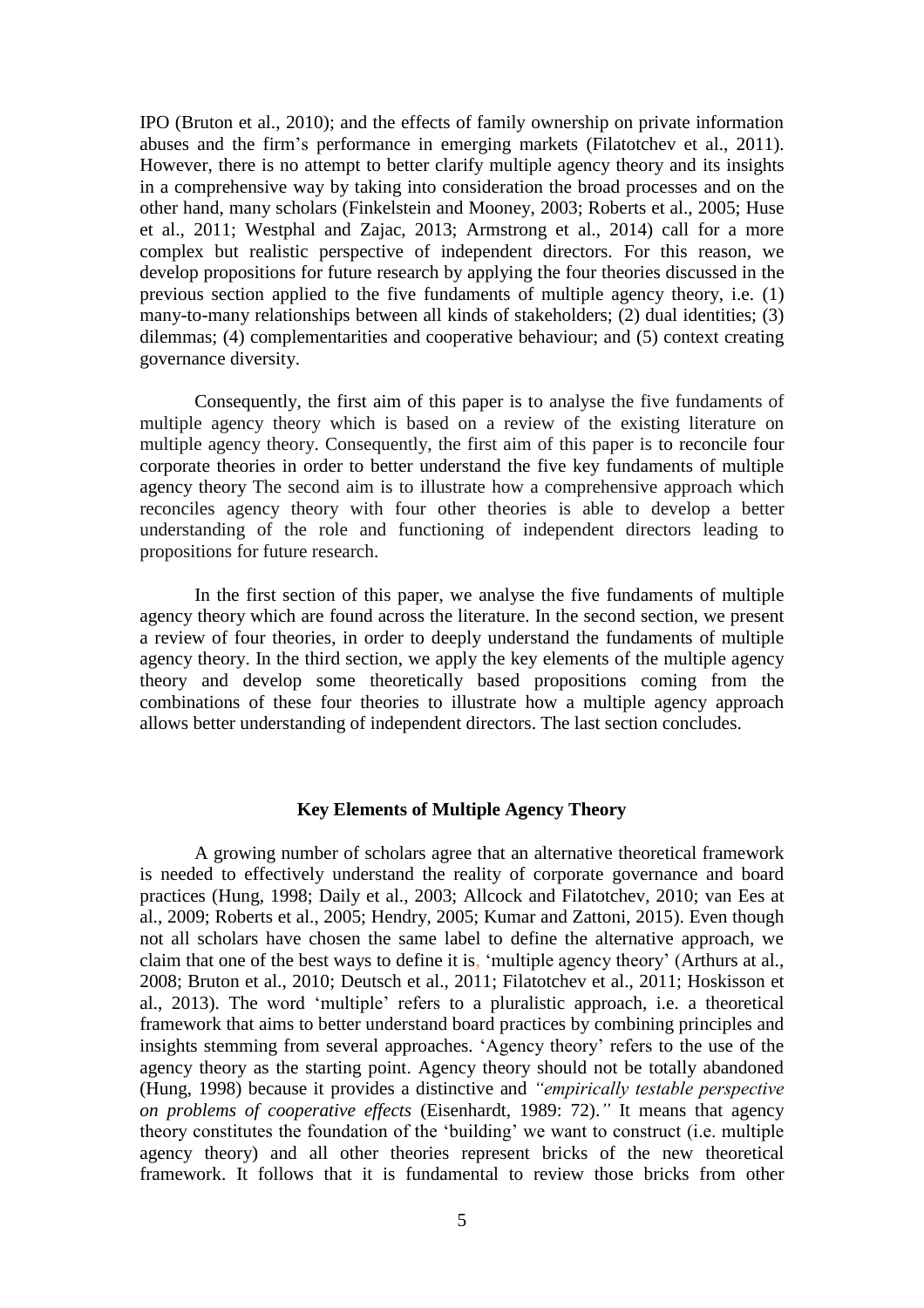theoretical approaches. However, before describing the multiple theories that we would like to put forward as elements of the multiple agency theory, it is necessary to explain first its fundaments.

Therefore, in this section, we outline the key elements of Multiple Agency Theory: (1) many-to-many relationships between all kinds of stakeholders; (2) dual identities; (3) dilemmas; (4) complementarities and cooperative behaviour; and (5) context creating governance diversity.

#### *Many-to-many relationships between all kinds of stakeholders*

According to agency theory, a firm is considered as a 'nexus of contracts' (Alchian and Demsetz, 1972; Coase, 1937) rather than as a 'nexus of relationships' (Fichman and Levinthal, 1991). This means that a firm is embedded in a multiple and heterogeneous network of relationships among all kinds of stakeholders who are able to, directly and indirectly, influence the firm (Gabrielsson and Huse, 2004). It follows that many-to-many relationships rather than one-to-one relationships, are one of the key elements in multiple agency theory (Hung, 1998; Arthurs et al., 2008; Hoskisson et al., 2013). Moreover, multiple agency theory regards many-to-many relationships (Hoskisson et al., 2002, 2013) among constituencies who are not only shareholders, the board of directors and management, but also many other stakeholders who have an impact on the firm (Freeman, 1984, 2010; Freeman et al., 2004; Donaldson and Preston, 1995).

#### *Dual identities of contracting parties*

It follows that multiple agency theory is based on the idea that there are not only conflicts of interest between one agent and one principal – as agency theory deems – but also among principals and among agents (Hoskisson *et al.*, 2002; Filatotchev and Allcock, 2013). Multiple agency theory studies the dual identities of contracting parties as an inherent characteristic of corporate governance (Pratt and Foreman, 2000). This means that some agents serve multiple principals (for example, an independent director serving on several boards at the same time), the latter could have multiple agents (for example, one reference shareholder can have several representatives on the board), and some actors could be both principal and agent at the same time (for instance, a shareholder of one company could be at the same time a director or manager in another company) (Hoskisson et al., 2013). Mizruchi (1996) refers in this respect to interlocking directors.

#### *Dilemmas*

Multiple agency theory extends the agency theory setting in terms of the traditional principal-agent conflict by considering also the potential conflicts or tensions an actor could encounter or experience that result from his or her dual identity*.* Indeed, multiple agency theory recognizes that, unlike the traditional agency approach, principals/agents could implement actions which are favourable to one agent/principal, but at the same time detrimental to others (Ingley et al., 2012; Hoskinsson et al., 2013). In other words, multiple agency theory recognises that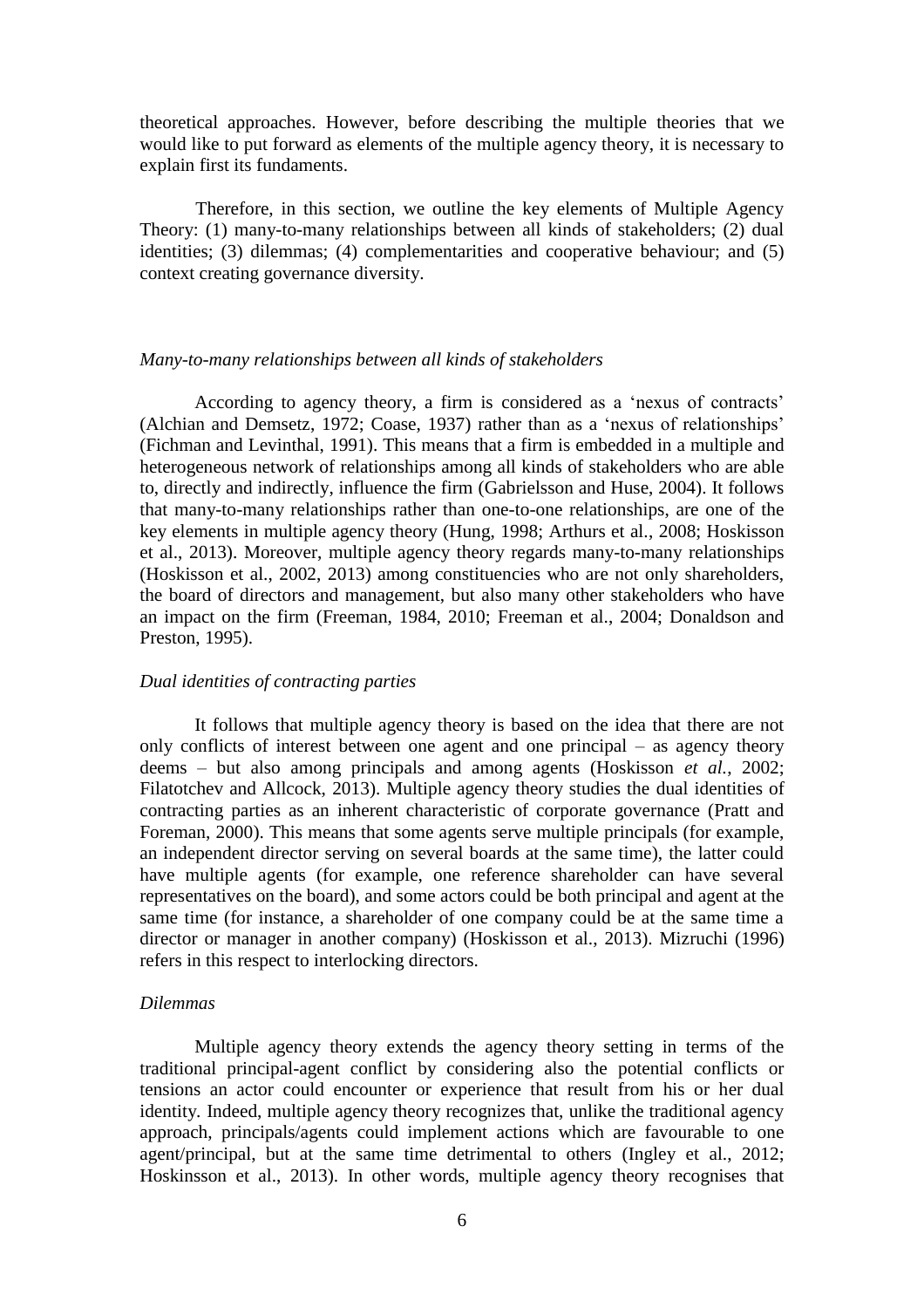corporate governance is mainly about dilemmas. A board could propose to increase the bonuses, which fits perfectly the interests of management. However, this proposition could, at the same time, be in contradiction with the interests of the shareholders who might be interested in a higher dividend.

#### *Complementarities and cooperative behaviour*

Multiple agency theory also recognizes that corporate governance is not only about conflicts and conflicting behaviour. On the contrary, complementarities and opportunities for cooperation (Donaldson and Davis, 1991; Finkelstein and D'Aveni, 1994) between principals and agents and amongst principals and agents can exist along with conflicts (Hoskisson et al., 2009). It is important to point out that it is in sharp contrast with traditional agency theory assumption to consider behaviour as cooperative rather than conflictual (Allcock and Filatotchev, 2010; Deutsh et al., 2011; Gabrielsson and Huse, 2004; Hoskisson et al., 2009; 2013; Sundaramurthy and Lewis, 2003). For example, it is perfectly possible and even advisable that directors who play their monitoring role vis-à-vis management do that in a cooperative manner based on a complementarity of knowledge and expertise on both sides (Baysinger and Hoskisson, 1990; Ayuso and Argandoña, 2007; Hoskisson et al., 2013). As another example, two venture capitalists who invest in the same firm and who may have different investment strategies, could meet up on a regular basis outside the board room to discuss and agree on a joint investment strategy when it comes to that particular firm in their portfolio.

#### *Context creates governance diversity*

Regarding the context, multiple agency theory does not focus on precise agency problems alone, because these may depend on the setting. When referring to the influence of the context on corporate governance practices, we refer to both country related factors (macro level) as well as organisation related factors (micro level). This suggests that corporate governance practices cannot be defined by applying a one-size-fits-all approach. In other words, corporate governance practices should fit with their macro and micro context in order to be of any value. It implies that scholars should combine the traditional agency theory perspective with an institutional analysis to build robust assumptions (Ahrens *et al.*, 2011). Indeed, it should be noted that each country's corporate governance norms – in spite of the convergence or standardization processes towards a single standard of rules – are affected by its social, historical and economic background. Shleifer and Vishny (1997) and Levine (1997) argue that the legal and political environments have an impact on the nature of corporate governance and thereby on corporate governance in every country. Fundamental governance factors may vary across countries and, for example, the nature of conflicts and their implications may differ from country to country (Aguilera and Jackson, 2003). Similarly, Gabrielsson and Huse (2004: 25) state that *"documenting and explaining the diversity of governance systems between various contexts and organizational settings may then be of help to bring together past research findings. That will also help in recognizing problems stemming from previous universalistic approaches and general theorizing in research on boards and governance*.*"*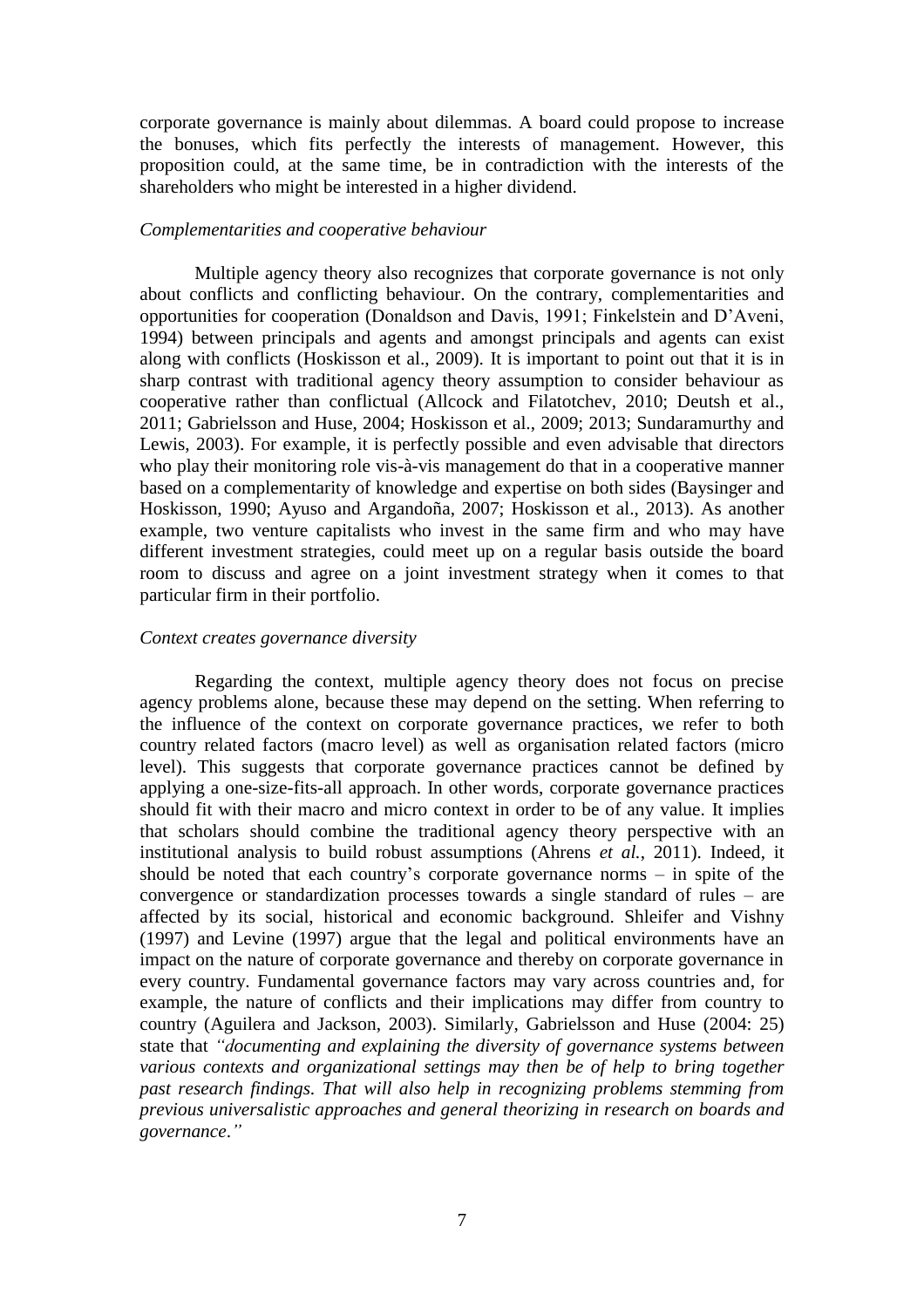Different legal traditions (e.g. common and civil law), and levels of economic development (macro level), together with different attitudes to rules and regulations (both macro and micro level) contribute towards a diversification of corporate governance practices (Emmons and Schmid, 1999). This is even truer if we consider that the recession has reinforced the importance of national context; some countries (e.g. Canada, Australia) have been less affected by the financial crisis through a more conservative regulation system (Ahrens et al., 2011). The ability to subscribe investment, strategic and financial contracts may depend also on a number of factors relating to the institutional environment (Kaplan et al., 2004; Dharwadkar et al., 2000; Douma et al*.*, 2006) For this reason, it is difficult to consider a single and dominant model (Hung, 1998) of corporate governance, i.e. agency theory. It is necessary to take into account the complexity that the context brings in involving multifaceted issues (Hung, 1998).

#### **Multiple Approaches and Reconciliation with other Theories**

In order to deeply understand the five key components of MAT, we reconcile four corporate theories in response to the call for considering theories and approaches complementary rather than opposite (Amaratunga and Baldry, 2001 (Graham & Thomas, 2008), Hung, 1998). Particularly, the acknowledgement that the board of directors, as an open system, deals with many-to-many relationships (Arthurs et al., 2008: Hoskinsson et al., 2013), the importance of interactions with the environment (Hillman and Dalziel, 2003; Walls et al., 2012), the dual identities experience (Pratt and Foreman, 2000), the increasing complexity of governance structure and dynamics (Ingley et al., 2012; Pugliese et al., 2015), and the dilemmas that the boards has to cope with (Dunne, 2000), allows for the possibility of reconciling agency theory with other perspectives (Hung, 1998; Zona, 2014; Walker et al., 2015), including stakeholder theory, resource dependency theory, stewardship theory and identity theory.

The selection of these four theories is based on their shared epistemological and ontological underpinnings (Corley & Gioia, 2011; Crane, Henriques, Husted, & Matten, 2016; Okhuysen & Bonardi, 2011; Suddaby, 2014). All four theories fit into the interpretivism epistemology and can be, from an ontological perspective, classified as subjectivist theories. Interpretivism advocates that it is necessary for the researcher to understand the differences between humans in their role as social actors. Subjectivism argues that social phenomena are created from the perceptions and consequent actions of social actors (Saunders, Lewis, & Thornhill, 2009).

All four theories can be classified into the interpretivism epistemology as they seek to describe and understand socially constructed realities. In other words, they focus on people rather than objects (Dainty, 2007), by creating socially relative knowledge about social phenomena, and by interpreting individuals' experiences and observations (Graham & Thomas, 2008). Applying the four theories necessitates an insider perspective on social phenomena and how individuals construct meanings, interpret and re-interpret their worlds (Hallebone & Priest, 2009). Sauders et al. (2009) state that the challenge of applying this kind of theories is entering the social world of research subjects and understand their subjective reality in order to be able to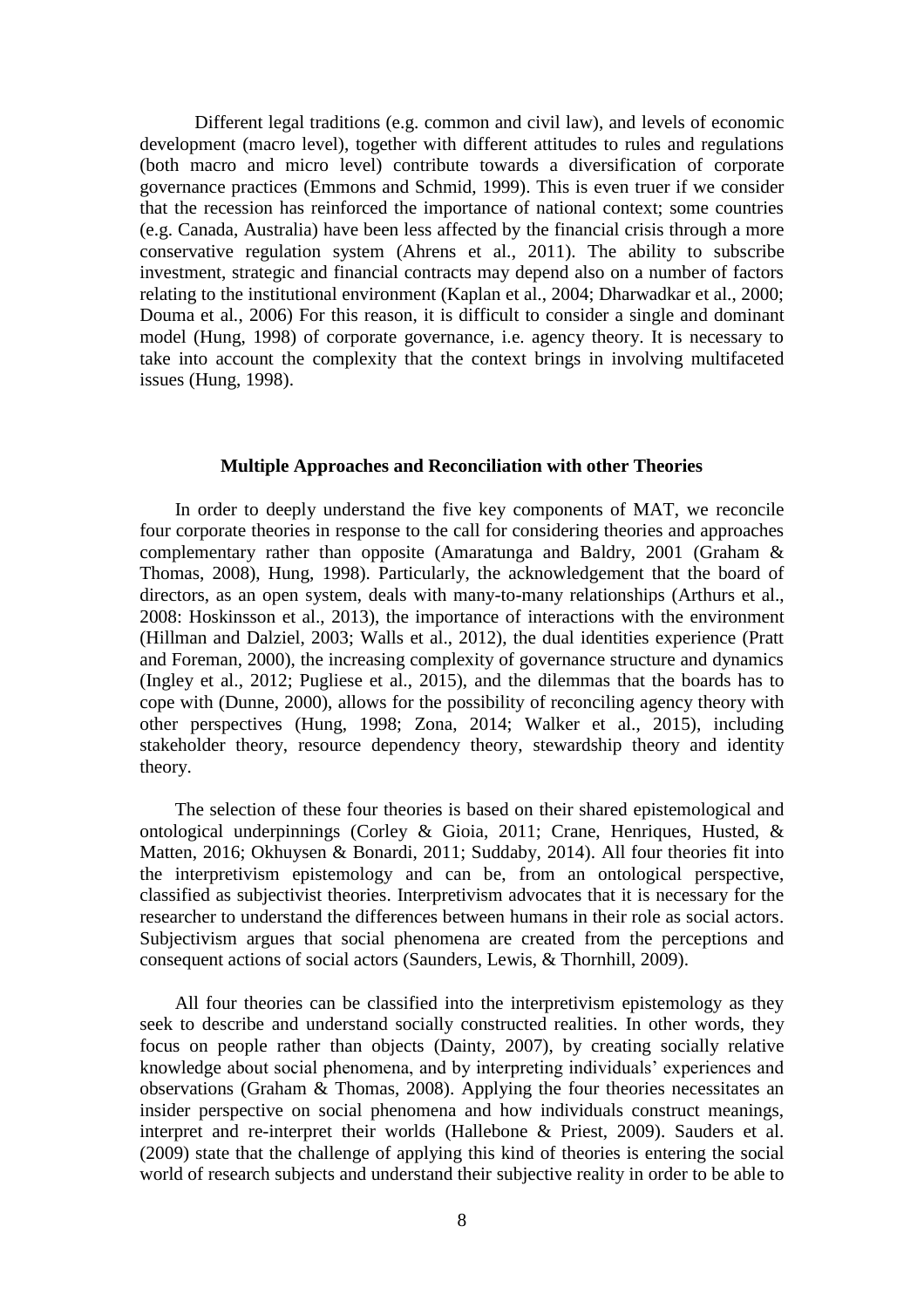make sense of and understand their motives, actions and intentions (subjectivism). An important underlying assumption of interpretivism and subjectivism is that verifiable observations (think of the behaviour of independent directors) are potentially subject to very different (and thus subjective) interpretations (for example, depending on who you are interviewing). In other words, there are various claims for truth and reality.

#### *1. Stakeholder theory*

Initially, stakeholder theory focused on those groups without whose support the company would cease to exist (Freeman, 1984). However, this view has been expanded to include any individual or group who can affect or is influenced by the firm's activities (Freeman, 2010; Sternberg, 1997). The pillar of stakeholder theory is that companies operate by creating value for which others freely trade. In this view, the stakeholder theory provides the theoretical justification to appoint representatives of several stakeholders within the board, in order to make sure that all their interests are looked after (Hung, 1998). In such a view, the board of directors is responsible to a large variety of complementary stakeholders other than just shareholders. Board members have also a political role, i.e. they should mediate, negotiate and resolve potential conflicts between the interests of all those stakeholders in order to avoid that one or several of them act against the firm. Stakeholder theory applies two central components of the multiple agency theory: many-to-many relationships (in this case between the first and its stakeholders and even between the stakeholders themselves) as well as the notion of complementary and cooperative behaviour, which is crucial to keep on satisfying the stakeholders.

#### *2. Resource dependence theory*

This theory is based on the general assumption that resources (i.e. human, economic, financial, technological ones) are fundamental for a firm to create its competitive advantage (Baysinger and Hoskisson, 1990; Ayuso and Argandoña, 2007). In other words, a firm depends on its internal and external environment for its economic success (Pfeffer, 1972; Johnson and Pillai, 2010). Firms may suffer from lack or scarcity of resources (Storey, 1994) leading to crises and failure. In this respect, a multiple agency approach considers the board of directors and in particular those directors who serve on several boards and/or have management positions themselves as a direct and indirect source of resources for the firm, often complementary to management. Board members, with their knowledge, skills and professional experience, may be helpful in providing advice and counselling to management in case of limited or lack of inside knowledge. Moreover, board members could also provide the firm with access to scarce resources (typically capital and knowledge) by providing the firm with access to their networks. In other words, directors could act as agents of the external environment (many-to-many relationships). This theory shows what complementary and cooperative behaviour could mean in a governance context, which is another important element in the multiple agency theory.

#### *3. Stewardship theory*

Stewardship theory states that managers are not prone to self-serving conduct, as agency theory puts forward. Hence, their behaviour and actions are aligned with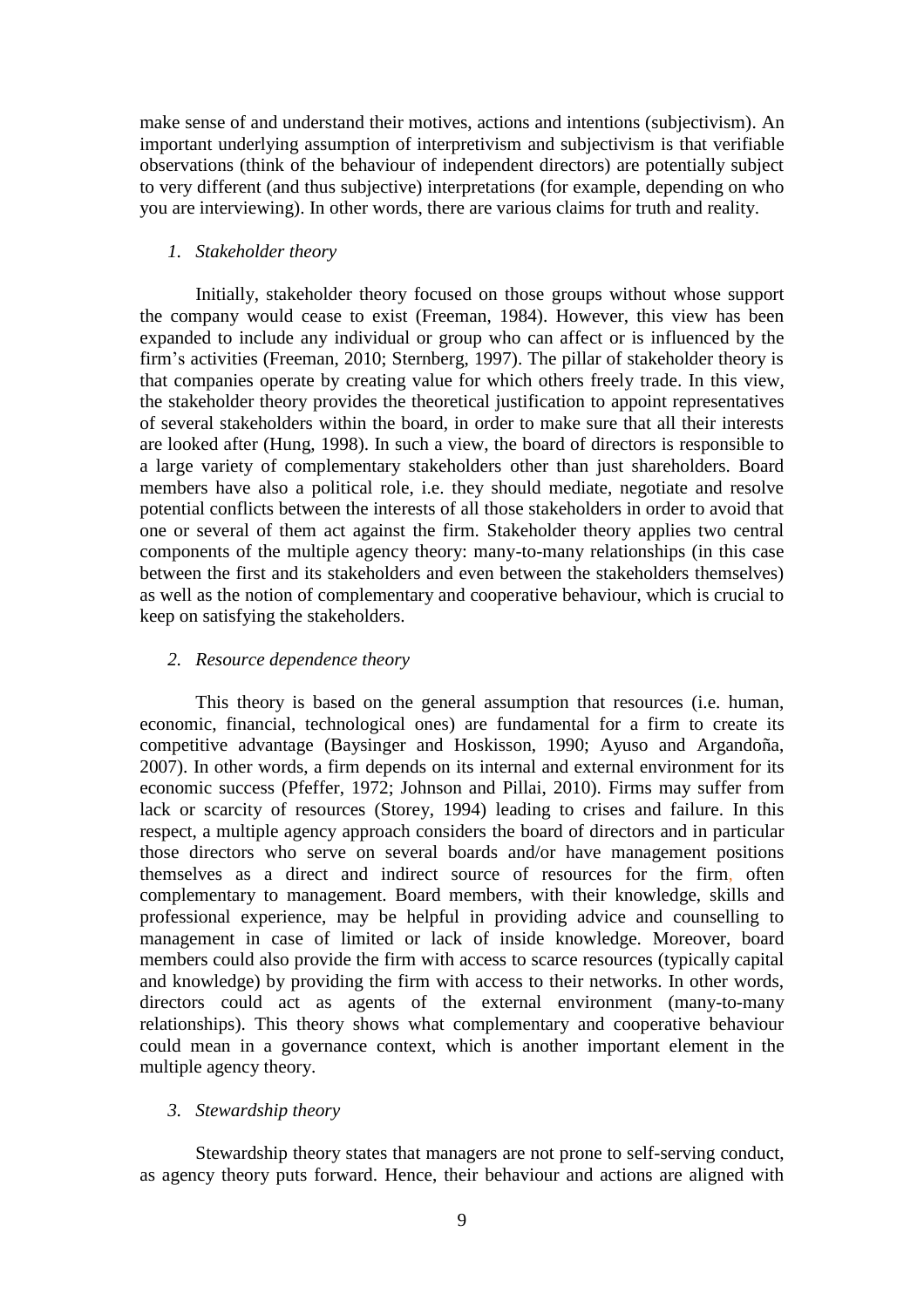those of shareholders, and this is possible through appropriate incentives and rewards (Davis et al., 1997). Managers are considered as good and trustworthy stewards of a firm's assets who do not tend to inappropriate and opportunistic behaviour (Donaldson and Davis, 1991; Finkelstein and D'Aveni, 1994). It recognizes the importance of structures that empower the manager-steward and provide autonomy to act thanks to a trust based relationship between owners and management (Donaldoson and Davis, 1991), and between the board of directors and management.

Multiple agency theory agrees with a harmonious relationship between the board and management (Hung, 1998). The divergence of interests is not that much of a problem, because the interests of the board are supposed to be aligned with those of management. Moreover, stewardship theory considers the board more as an agent of management which is more knowledgeable and powerful in the firm (Hung, 1998). In this view, the board of directors does not have a dominant monitoring role to play towards management, since management is considered as a trustworthy partner. On the contrary, board members play a more strategic role (Cornforth, 2004) along with management in order to create added value and achieve corporate objectives which is in line with collaborative and cooperative behaviour, a central element in the multiple agency theory. They are both supposed to act together in the best interest of the firm. However, in the world of business, full trust is often an illusion and, in fact, some degree of scepticism is needed.

#### *4. Identity theory*

This theory considers individuals as "a *collection of identities resulting from their multiple roles in society*" (Hillman et al., 2008, p. 441). The self is multifaceted and reflects the environment in which a person lives. It means that each individual may have different behaviours and identities depending on the role s/he plays in a particular context. This is consistent with the dual identity concept that is put forward by multiple agency theory. Identification is another pivotal issue of the identity theory and it represents the importance of identity (Huse et al., 2011). One of the main corporate concerns is the identification of the individual as a member of the firm. An individual's participation in a firm or on a board of directors depends on the identification they have with certain stakeholders (Huse et al., 2011; Hillman et al., 2008; Huse and Rindova, 2001).

#### **Theoretical Illustration: Independent Directors Seen Through a Multiple Agency Lens**

The challenge is to move away from the agency theory assumptions (Hambrick et al., 2008; Huse et al., 2011) and to shed a different light on the role and functioning of independent directors. Indeed, some scholars (Finkelstein and Mooney, 2003; Roberts et al., 2005; Huse et al., 2011; Westphal and Zajac, 2013; Armstrong et al., 2014) call for a more complex but realistic perspective of independent directors. For this reason, we develop propositions for future research by applying the four theories discussed in the previous section applied to the five fundaments of multiple agency theory, i.e. (1) many-to-many relationships between all kinds of stakeholders; (2) dual identities; (3) dilemmas; (4) complementarities and cooperative behaviour; and (5) context creating governance diversity.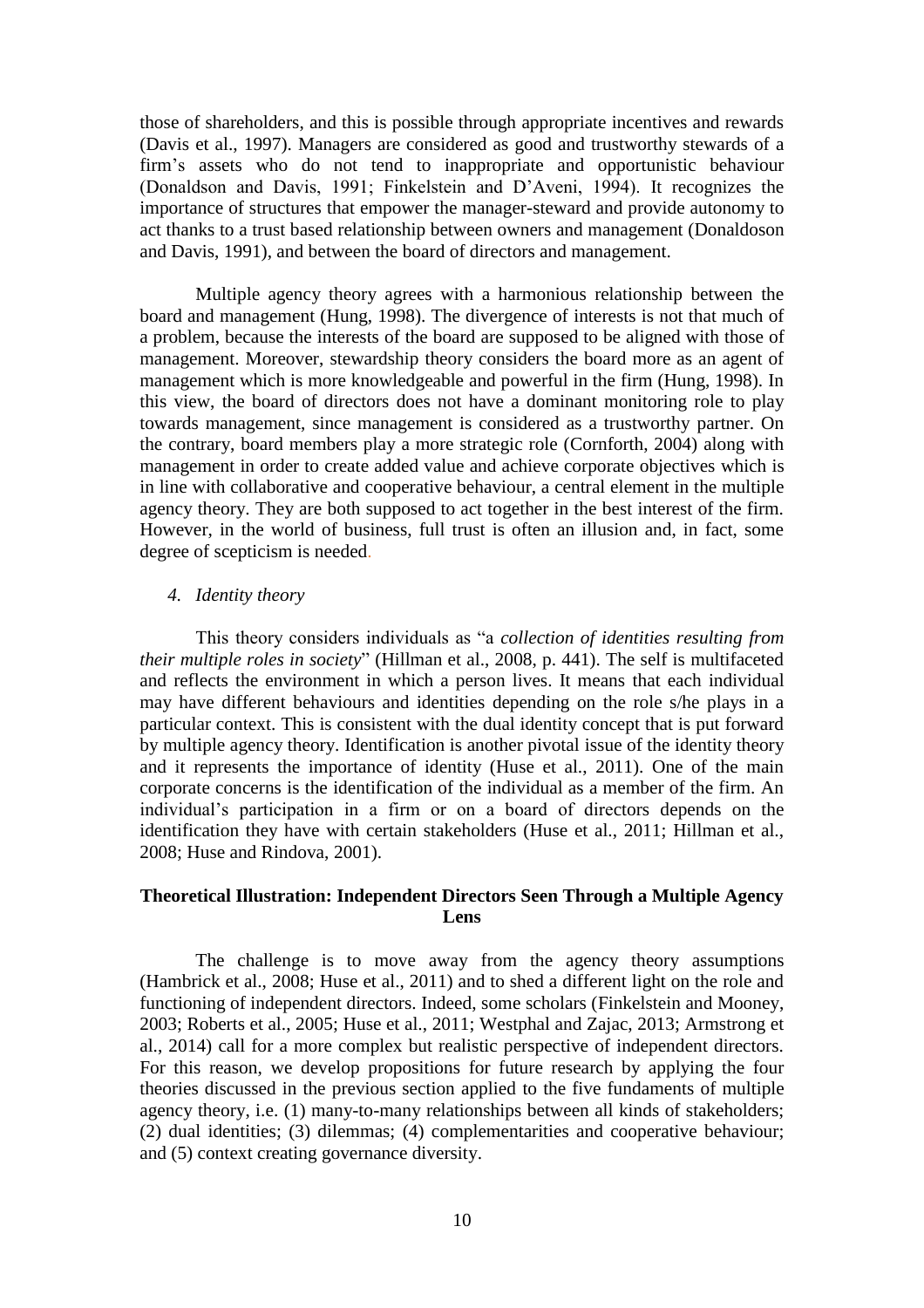#### *1. Many-to-many relationships and dual identities*

The monitoring relationship between the independent directors and management is put forward by agency theory as the most important one (Eisenhardt, 1989; Rosenstein and Wyatt, 1990). Thereby, agency theory assumes that independent directors have quite a lot of power stemming from the fact that they act on behalf of the shareholders (Fama and Jensen, 1983; Mintzberg, 1983). However, the multiple corporate governance failures in the past have shown that the real power of the independent directors over management is sometimes very limited or even nonexistent. This is in line with the assumption that the board could just be a legal fiction dominated by management (Mace, 1971; Lorsch and MacIver, 1989) and could be a creature of the CEO (Mace, 1971) who mainly serves as a rubber-stamping body (Herman, 1981). Furthermore, the inherent information asymmetry between independents and management (Huse et al., 2011) could be put forward as another potential reason for considering independents as a 'serving body'. This suggests that independent directors, despite their valuable knowledge and experience, often play only a ceremonial role (Wolfson, 1984; Kosnik, 1987). This represents a missed chance for the firm with an important opportunity cost given that independent board members are (well) paid without giving much in return. However, it could also be an explicit choice of management to populate the board with rather passive independent directors. This last option suggests that one of the pillars of the agency theory is completely undermined and has not been investigated in detail in the existing literature. Future research could try to find out what the added value is of independent directors who are only supposed to play a ceremonial role. Resources such as their reputation and personal networks could be more important for the firm than their knowledge and professional experience, as resource dependence theory claims (Pfeffer, 1972; Johnson and Pillai, 2010). It would also be interesting to find out who decides in practice on what is expected from the independent directors (management, the board, reference shareholders, etc.) and how explicit this is within the board and the firm. We posit that it is a matter of expectations management between the firm and its independent directors. As long as both parties agree on the ceremonial role of the board, and thus all the expectations are respected, this will probably beget no tensions within the boardroom. However, in case of a mismatch of expectations this could lead to a serious impact on the well-being and behaviour of these independent directors. For instance, a new independent director joins the board having the intention to play an active role in helping management but discovers after a while that this kind of role is not appreciated. This may create a lot of personal frustrations leading to dysfunctional behaviour, which may become detrimental for the firm and the director him/herself in the longer run. Future research could dig deeper into this potential issue of expectations management by focusing on independent directors who have left a board on their own initiative or on independent directors whose mandate was not renewed or even worse, was ended by the firm before the official end date. This leads to the following propositions:

*Proposition 1a: Having independent directors who only play a ceremonial role can be an explicit choice of the firm (management).*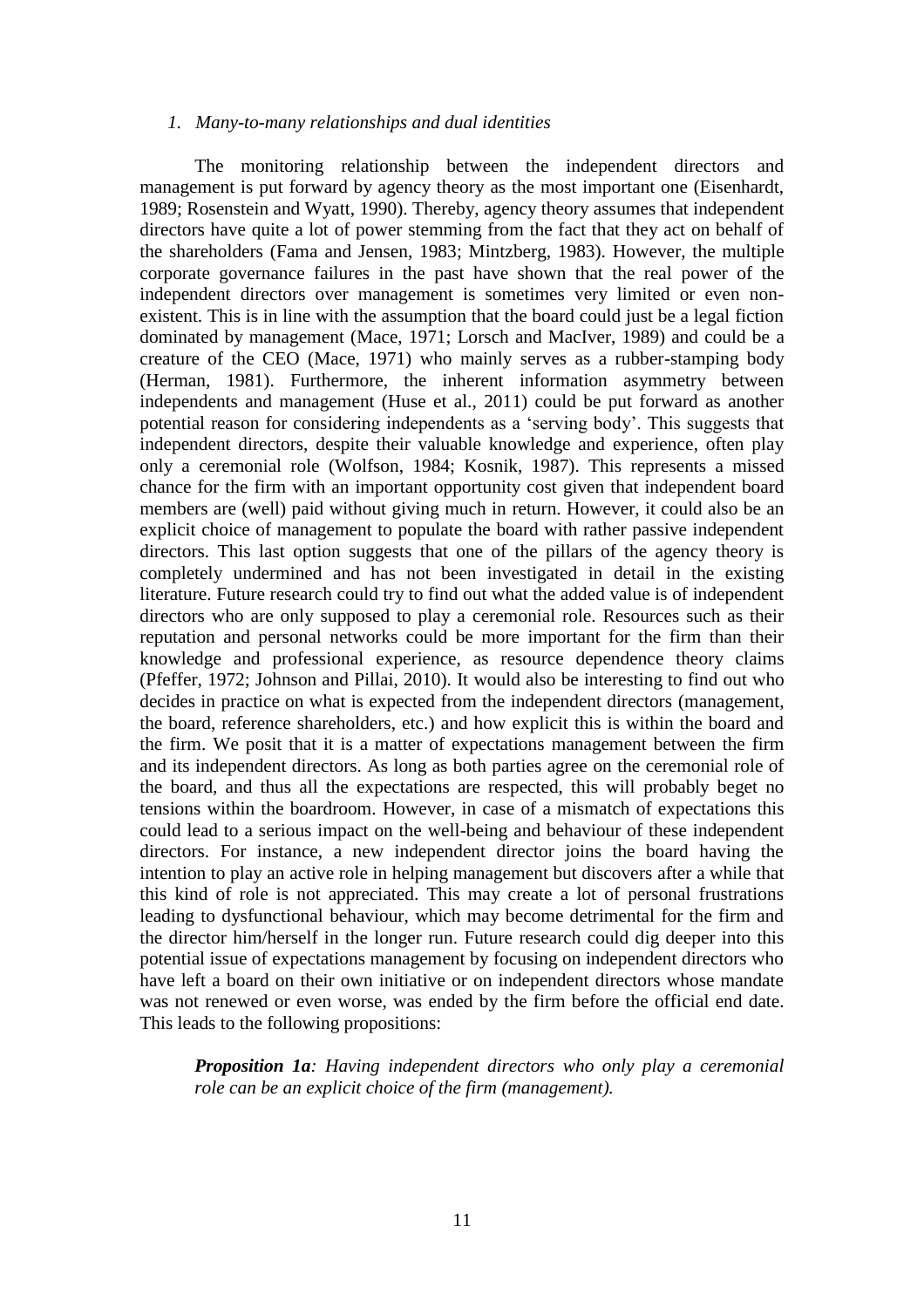*Proposition 1b: Independent directors who only play a ceremonial role have a significant opportunity cost for the firm.* 

*Proposition 1c: Independent directors who only play a ceremonial role can also have an added value for the firm.* 

*Proposition 1d: The expectations vis-à-vis independent directors are not always made explicit.* 

It is worth analysing to what extent the resources each independent director brings with him/her, influence how s/he is perceived and treated by the other directors (resource dependence theory). For instance, older and more experienced directors could treat a relatively young independent colleague with less professional experience and less knowledge about the firm in a more sceptical way. This may have a negative impact on the productivity of the board in the first months/years of his mandate. However, if this new young independent director holds an MBA from a prestigious university and is a member of a wealthy, well-known family, the perception and treatment by his older colleagues could be different leading to different dynamics within the board. Future research could find out whether a sort of 'resource competition' among directors characterizes boards and which resources are most important in creating trust and respect amongst directors. Two propositions for future research can be derived:

#### *Proposition 1e: Board effectiveness is significantly influenced by the resource competition among the different (independent) directors.*

In addition, the relationships between the independent directors and external stakeholders have an important impact on their behaviour, contributions to board effectiveness and the way they are perceived internally and externally. These relationships create important networks around independent directors (many-to-many relationships). These networks are potential sources of all kind of resources for the firm, which has been confirmed in previous studies (resource dependence theory). However, these multiple relationships and (sometimes) complex networks may also create identification problems for the independent directors, which is an unexplored topic in the literature so far. Who do they really 'represent'? Based on the agency theory principles, independent directors are supposed to only represent themselves, be independent 'in mind' and to be shareholders' agents (Clifford and Evans, 1997; Denis and McConnell, 2003; Nicholson and Kiel, 2004). However, in practice, it could be that their personal direct and indirect connections and affinity with some stakeholders of the firm create multiple identities (identity theory) which impede them from having a truly independent mind (Deutsch et al., 2011). For instance, a female independent director in a Fast Moving Consumer Goods firm, who is also a mother of three young children, implicitly feels more affinity with the group of customers to which she belongs (families with young children). This specific identification may influence how she will react on certain management proposals (for example the launch of new products). Her affinity with a specific group of stakeholders can be an important resource for the firm as this increases the chance that she will ask management the right questions that really challenge management. Nevertheless, the risk exists when management proposes strategic actions that specifically involve that specific group of stakeholders. In this case, new tensions and conflicts may arise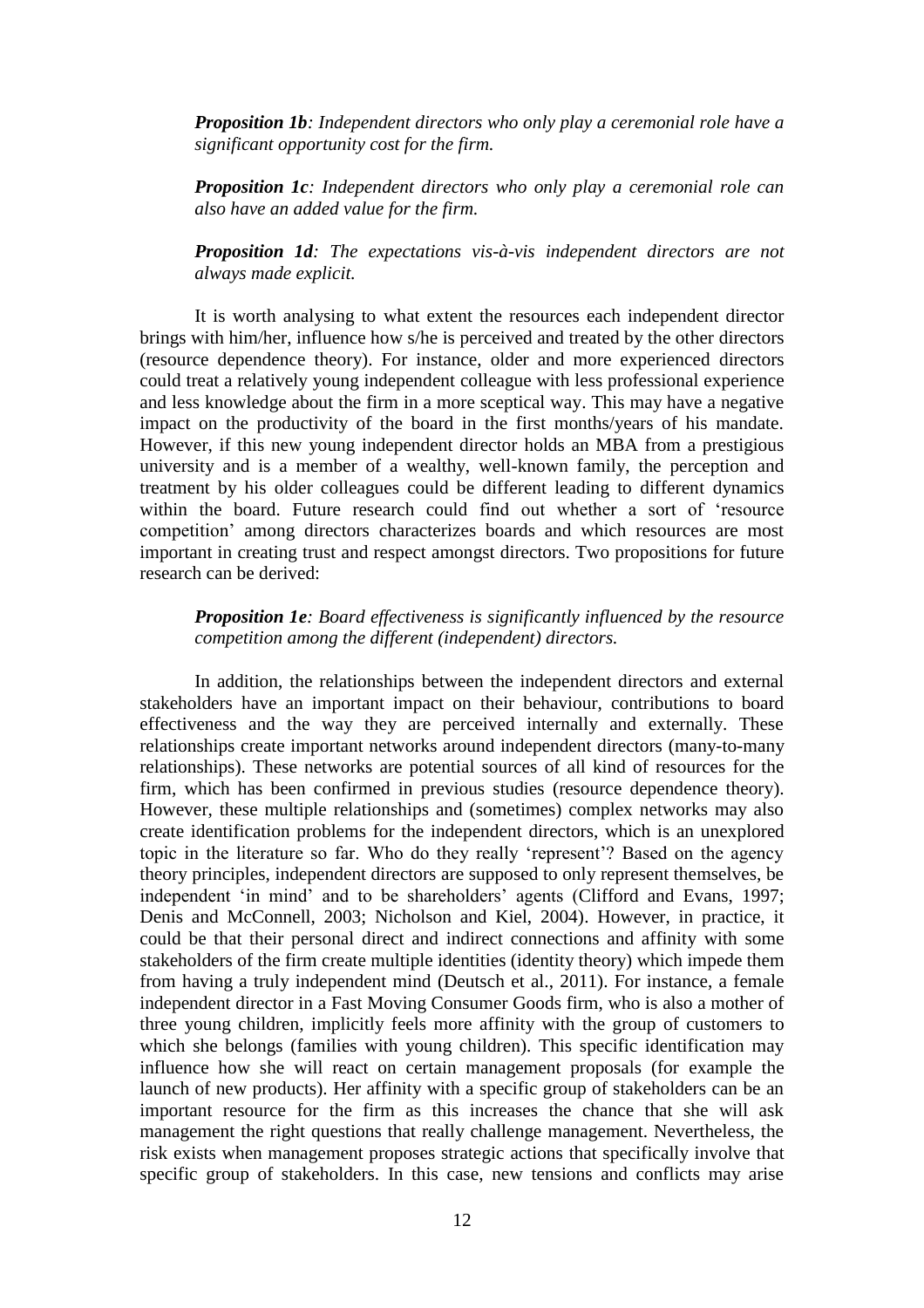between the woman director and her colleagues who may stigmatize her. This may create a board composed of several 'silos' (everyone has his/her own area of specialty and is supposed to focus on that), which goes against the principle of collegiality.

On the other hand, it may be important to consider the case of the same young mother who is also the founder of a start-up firm that is part of the same value chain, president of a service club and member of a family with a strong liberal political background. In this case, she will have to manage at least four different identities that may influence the way she will react on a management proposal. Is she going to react as a young mother, or as an entrepreneur who thinks of opportunities for collaboration or mergers in the future, or as the one who is always looking to raise funding for her service club, and what if the management proposal goes against the liberal principles with which has grown up? How independent in mind is she in this case? Also negative self-identity (i.e. 'This is not who I am') or resistance to a particular identity too can influence actions and behaviour.

It emerges that directors can be considered as interrelated actors and selfmotivated agents (Ingley and van der Walt, 2004; Laby, 2004; Schwartz et al., 2005) because instead of being proper shareholders' agents, they are likely to take personal advantage of and benefit from decisions they have approved (Certo et al. 2008). Indeed, they may '*constitute a unique stakeholder group with their own set of interests'* (Certo et al., 2008: 223), ratifying strategic actions which reflect their own interests rather than those of shareholders. Therefore, it is important to analyse the multiple identities and interactions (Hillman et al., 2008) that board members may have, in order to better understand their effects on board practices.

Existing research ignores these kinds of identity struggles that independent directors may be confronted with and these multiple identities may create conflicts of interest which can impact on board effectiveness. Future studies on board independence could focus on the subject of multiple identities and the potential conflicts of interests these may create in order to find out whether board independence is an illusion or not. In-depth interviewing of independent directors and/or board observations is probably the most appropriate methodology for this. This leads to two propositions that could inspire future research:

*Proposition 1f: The existence of multiple identities leading to identity struggles is a potential threat for the 'independence' of independent directors.* 

*Proposition 1gh: The existence of multiple identities is a potential threat for the collegiality principle within boards.* 

*2. Dilemmas*

Compared to a technical question a dilemma is, by definition, a question with no right or wrong answer which makes it impossible to completely satisfy all parties involved. Many board matters fall into this category; one of which could be, the strategic choices a firm has to make. For instance, a firm may face a trade-off of two opposite strategic plans; namely to continue its incremental growth strategy or to radically change its business model. Both options could be successful. Moreover, management may be more willing to take risk (Wright et al., 2007) motivated by a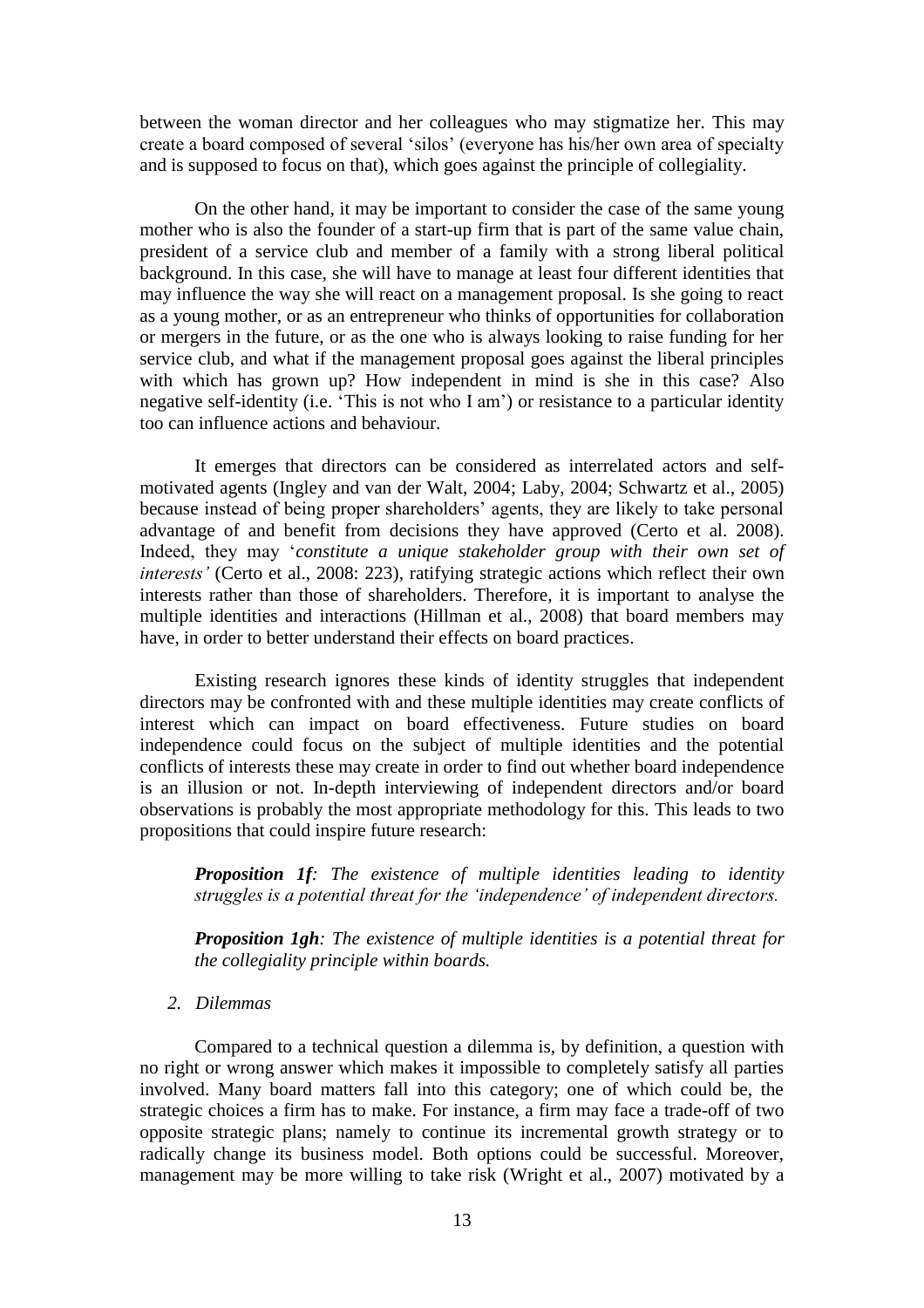potential bonus and therefore prefer the more risky option (in the example, the second option). On the other hand, the independent directors, based on their own professional experience with similar dilemmas (Hillman et al., 2000; Gul and Leung, 2004) (resource dependence theory) and affinity with certain groups of stakeholders (Johnson and Greening, 1999; Luoma and Goodstein, 1999; Hillman et al., 2001; Huse, 2003) (stakeholder theory) may be more risk averse (Fernandez and Mazza, 2014). They may be more risk averse also because the likelihood of being punished by the labour market of directors for ineffective governance is high (Hunton and Rose, 2008). This makes them more likely to prefer the less risky option. Both independents and management are supposed to act in the best interest of the company but it is likely that the discussion of both options during the board meeting will be difficult and may, in the worst case, create a polarisation between management and the independent directors, thereby having a negative impact on the trust between both (stewardship theory) . Whatever the financial decision turns out to be, it is going to be difficult to satisfy both management and the independent directors. This opens up interesting opportunities to advance the board literature. Are directors aware of the fact that a lot of their agenda items are in fact real dilemmas and do they treat them in the appropriate way, respecting the inherent limitation that there is no right or wrong answer? How do they manage the fact that the final decision in a dilemma may not satisfy them completely (not be in line with their personal interest)? What is needed in terms of group dynamics (think of, for example a set of shared values, practical rules for board meetings, the role of the chair) to avoid polarisation within the board (Roberts, 2002)? Some propositions for future research can be derived from this reflection:

*Proposition 2a: Treating dilemmas as technical questions within the board negatively affects board effectiveness.* 

*Proposition 2b: Different levels of risk appetite between management and the independent directors may create polarisation which negatively affects board effectiveness.* 

#### *3. Complementarities and cooperative behaviour*

There seems to be a consensus in the existing literature (Pfeffer, 1972; Roberts, 2002; Roberts et al., 2005; Huse, 2007; Johnson and Pillai, 2010; Gabrielsson et al., 2007; Huse et al., 2009) that independent directors are much more than just the opponents of management. Independent directors are often complementary to management (based on the 'resources' they bring with them) and, in most cases, behave in a cooperative instead of conflictual way (stewardship theory).

Nevertheless, the literature remains silent on two aspects: (1) the risk that cooperative behaviour creates negative group effects; and (2) the real motivation of independent directors to behave in a cooperative way (towards management and even towards the other directors).

Boards should behave as a cooperating team in order to fully leverage the strengths of each individual board member (Daily et al., 2003: Huse et al., 2009). However, several authors (Brewer and Kramer, 1985; George and George, 1998;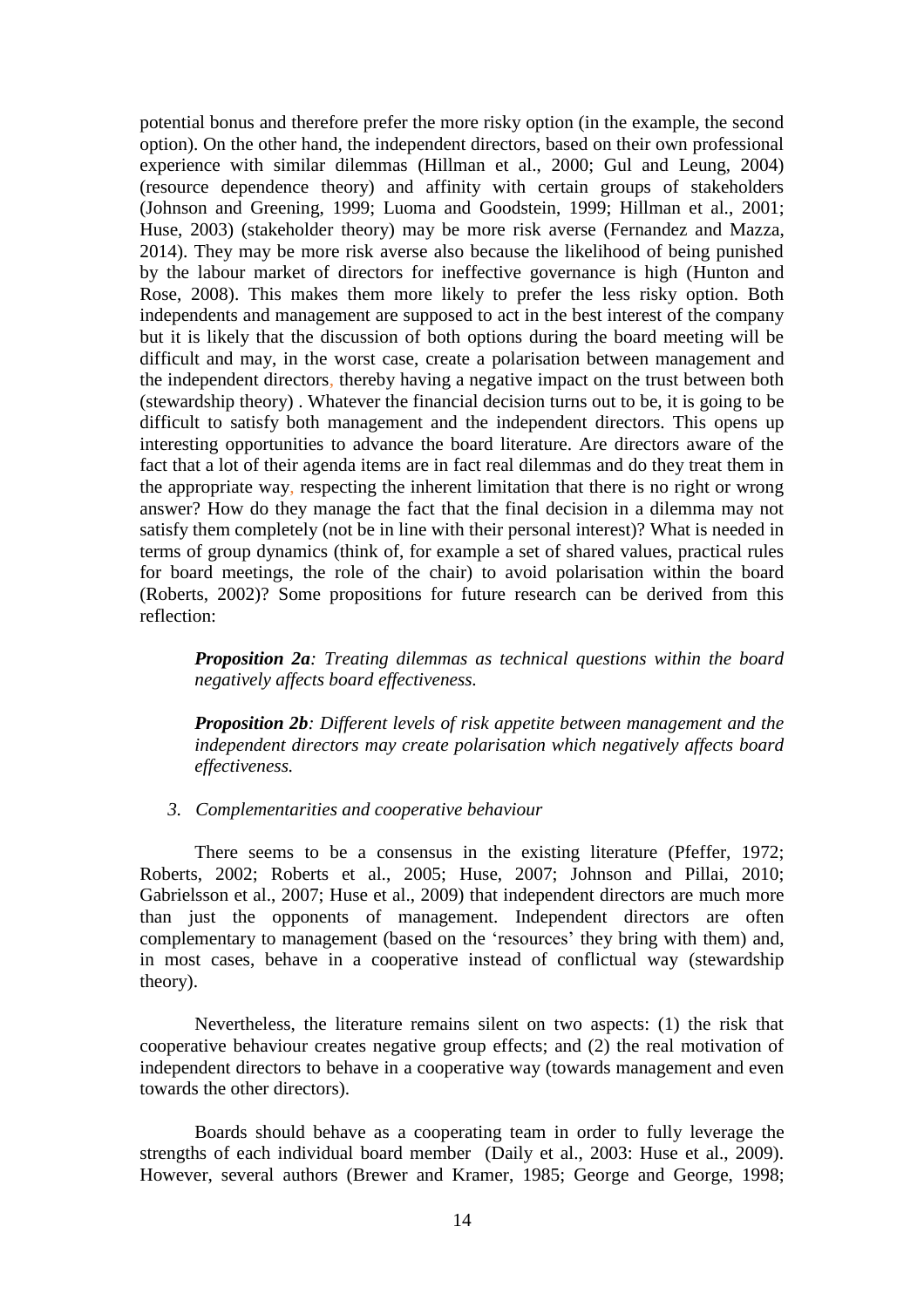Sheldon and Bettencourt, 2002; Bakker and Schaufeli, 2008) have studied the phenomenon of negative group behaviour in psychology that may also be applied to boards. Issues such as desire to conform to the dominant position of the group which results in a lack of creativity, or a resistance to change all stem from the fact that the board is in the first place a group of people. These negative effects could outweigh the advantages of cooperative behaviour. Future studies could analyse whether directors are aware of the potential negative group effects, whether there are clear illustrations that group effects have led to suboptimal board behaviour and how boards try to manage this (think of the importance of the chair being a strong leader).

Besides, the real motivation of independent directors to behave in a cooperative way may be due to their personal interests. Important personal interests of independents are their own reputations and the renewal of their mandates. In particular, those independents who have few other sources of income, may be strongly driven by these two factors. This may be the main reason why they behave in a cooperative way. They tend to avoid conflicts with management and among directors in order to protect their own reputation and future mandate(s). Another reason for cooperative behaviour and conflict avoidance could be the personal desire of independent directors to 'have fun' and enjoy their experience as a board member. However, there may be periods in which a cooperative attitude towards management is not appropriate; for instance, periods in which the company faces serious difficulties and whereby management does not seem to take the right actions. In these periods, the independents should act in the interests of the company and dare to criticize management explicitly and if needed, take drastic decisions such as a CEO replacement (crisis management). Instead of continuing to behave in a cooperative way, a more conflictual approach may be more appropriate to guarantee the future of the company. Sometimes, conflicts can make a difference and are needed to survive these difficult periods. In practice, this kind of scenario - where the independents choose a conflictual approach - is still very unlikely which puts into question the real added value of having independents on board. In case of a firm experiencing positive performance and not needing to cope with any special crisis, the independents are likely to be less active (Fernando, 2010). The following three propositions can be derived:

*Proposition 3a: The negative effects of group behaviour can outweigh the advantages of cooperative behaviour and consequently negatively affect board effectiveness.* 

*Proposition 3b: Cooperative behaviour of independent directors can be driven by personal interests.* 

*Proposition 3c: Cooperative behaviour and conflict avoidance within the board (and vis-à-vis management) is not always appropriate in crisis periods.* 

As far as complementarity within the board and between the board and management is concerned, the existing literature on board diversity (Aguilera et al., 2008; Filatotchev and Toms; 2003; Hambrick and D'Aveni, 1992; Golden and Zajac; 2001; Nielsen, 2010) shows a consensus that complementarity is one of the underlying drivers of board diversity. Boards are composed in a diverse way by attracting complementary (independent) directors, mainly in terms of professional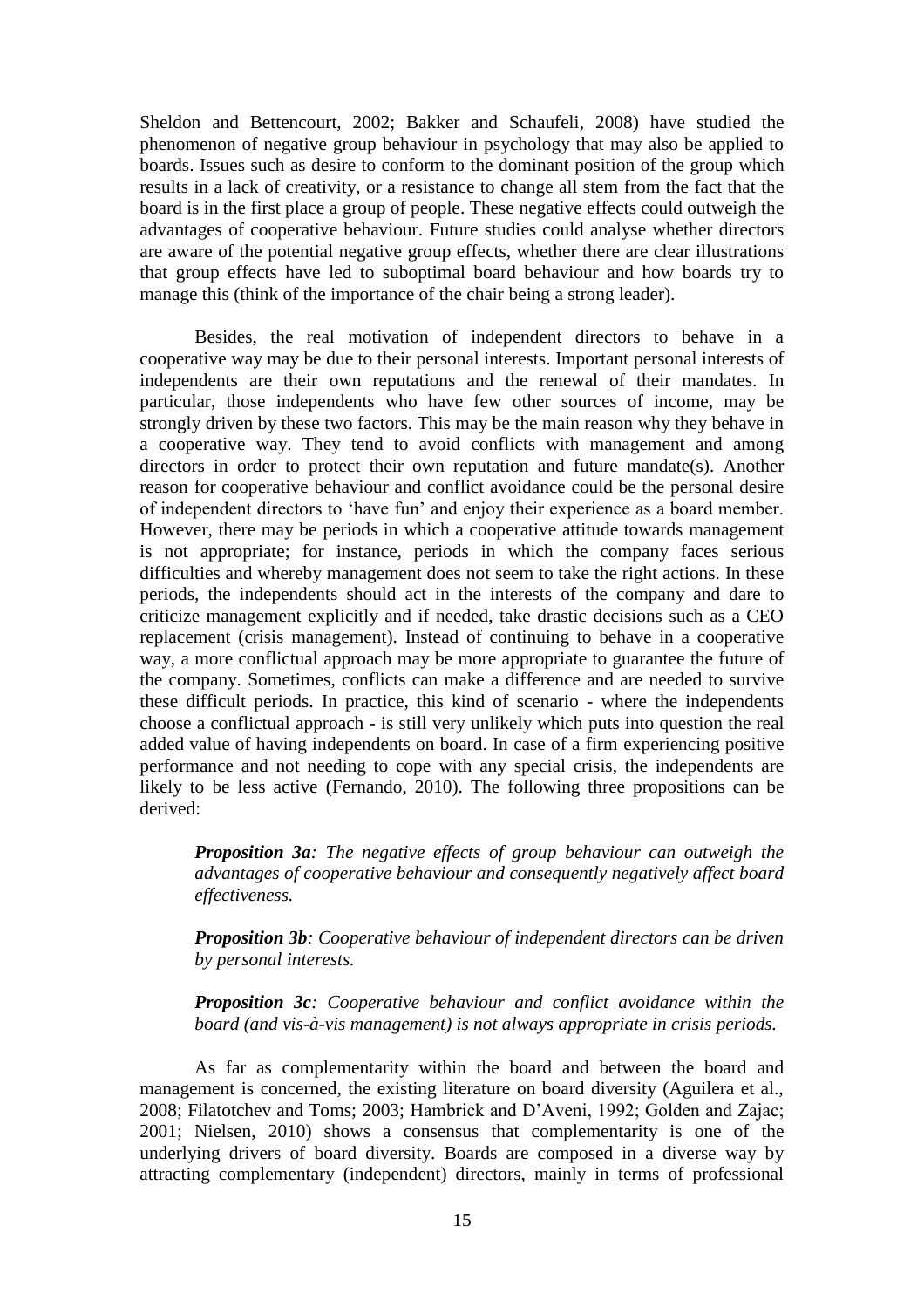experience. A board consisting of complementary directors who each represent one or several areas in management (finance, marketing, HR, strategy), can be perceived as a mirror of management where exactly the same functional silos can be found. On the one hand, the existing literature (Roberts, 2002; Forbes and Milliken, 1999) argues that this allows the board to understand what management presents to them which is undoubtedly important. On the other hand, is having a board that is almost a copy of management in terms of areas of expertise capable of really challenging management? Would real diversity not go further than just complementarity of expertise and experience? If all these complementary independent directors belong to the same generation (meaning that they all grew up and made their careers in the same time period which suggests that they have probably all been influenced by the same 'events' in business life, attended the same school/university, are all members of the same business club), the chance to look at the reality in a substantially different way is low (identity theory). In other words, it is worth investigating to what extent the traditional interpretation of diversity in terms of complementarity of expertise and experience does not create a kind of diversity illusion. This leads to the following proposition:

*Proposition 3d: Real diversity within a board is more than complementarity of expertise and experience.* 

#### *4. Context*

Every organisation has its unique context including both macro level and micro level factors that should be reflected in their corporate governance practices. At macro level, the meaning of 'independence' varies across different contexts (Aguilera and Jackson 2003; Aguilera and Cuervo-Cazurra, 2004; Fiss and Zajac, 2004; Ahmadjian and Robbins, 2005), not only from a legal perspective based on what is prescribed by law, but also via what is put forward in the corporate governance codes . In addition, sociological and cultural meanings vary across the world. The interpretation of independence in developing countries is probably not the same as in the U.S.A. and Western Europe (Aguilera and Cuervo-Cazurra 2004; McGee, 2009). It follows that when dealing with multinational firms with several nationalities on the board, the diversity of meanings of 'independence' could become a real challenge as not every independent director around the board table has the same reference framework (identity theory). Future research on board independence in a multinational context could analyse to what extent different sociological and cultural meanings of independence are present around the board table and how the board as a group deal with this variation region-to-region.

At micro level, it could be that the degree of activism of the independent directors is linked to the life cycle of the firm and/or its products. From this perspective, independents are probably more passive during the maturity stage and could be more active in the growth stage or when the decline stage is approaching (Filatotchev et al. 2006). It could also be that their degree of activism in the different stages of the life cycle depends on the resources they bring with them (resource dependence theory). In the growth stage of the firm, the independents with a large network could play a more important role in the board, as their network and contacts maybe leverage the growth of the company. In the maturity stage, when growth is rather incremental, the independents with stronger functional expertise may play a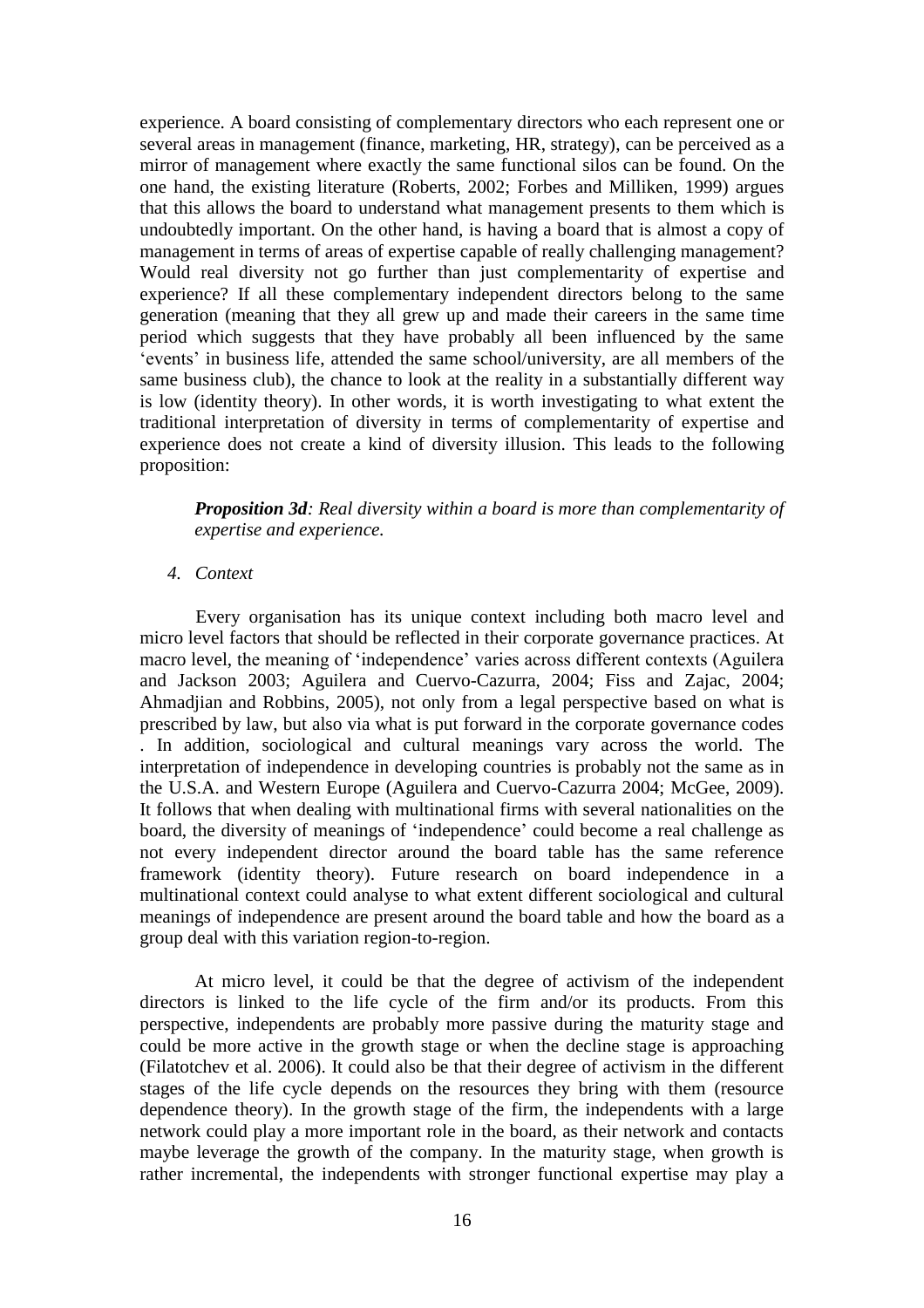more dominant role given the focus on optimisation and efficiency. Based on this reflection, the following propositions for future research are put forward:

*Proposition 4a: Different context related interpretations of independence can have an impact on the behaviour of independent directors.* 

*Proposition 4b: The degree of activism of the independent directors is linked to the life cycle of the firm and/or its products.* 

*Proposition 4c: The degree of activism of the independent directors in the different stages of the life cycle of the firm is linked to the resources they bring with them.*

#### **Summary and Conclusions**

Our paper responds to calls for a better understanding of board insights and potential, and it takes the opportunity to seek to open up the 'black box' of dynamics and relationships among directors (Daily et al., 2003; Gabrielsson and Huse, 2004; Filatotchev et al., 2011; Bezemer et al., 2014; Gabrielsson et al., 2014). This is achieved by adopting a more holistic view of the board as a group of individuals, and moving away from the traditional single agency approach.

Multiple agency theory is based on a pluralistic approach whereby different existing approaches are combined with basic agency theory to better understand and explain the complexity of corporate governance. The first aim of this paper was to analyse the five fundaments of multiple agency theory which is based on a review of the existing literature on multiple agency theory. The first aim of this paper is to reconcile four corporate theories in order to better understand the five key fundaments of multiple agency theory. The second aim was to illustrate how a comprehensive approach which reconciles agency theory with four other theories is able to develop a better understanding of the role and functioning of independent directors leading to propositions for future research. Multiple agency theory analyses firm governance in its context thereby focusing on the many-to-many relationships that exist between actors who often fulfil the role of principal and agent at the same time. Multiple agency theory acknowledges the complementarities between actors and accepts that both conflicting and cooperative behaviour may exist at the same time. Multiple agency theory argues that corporate governance is mainly about principals and agents dealing with dilemmas thereby aiming to maintain equilibrium between managers' and stakeholders' interests.

In this paper, firstly the five key components of multiple agency theory are identified, i.e. many-to-many relationships, dual identities, dilemmas, complementarities and cooperative behaviour, and context. Secondly in order to develop and better understand a multiple agency approach, four different theories are combined together, namelyInstitutional theory, stakeholder theory and resource dependency theory belong to the contingency approach; while managerial hegemony, stewardship theory, team production theory and identity theory belong to the behavioural approach. Finally, we provide a theoretical illustration of independent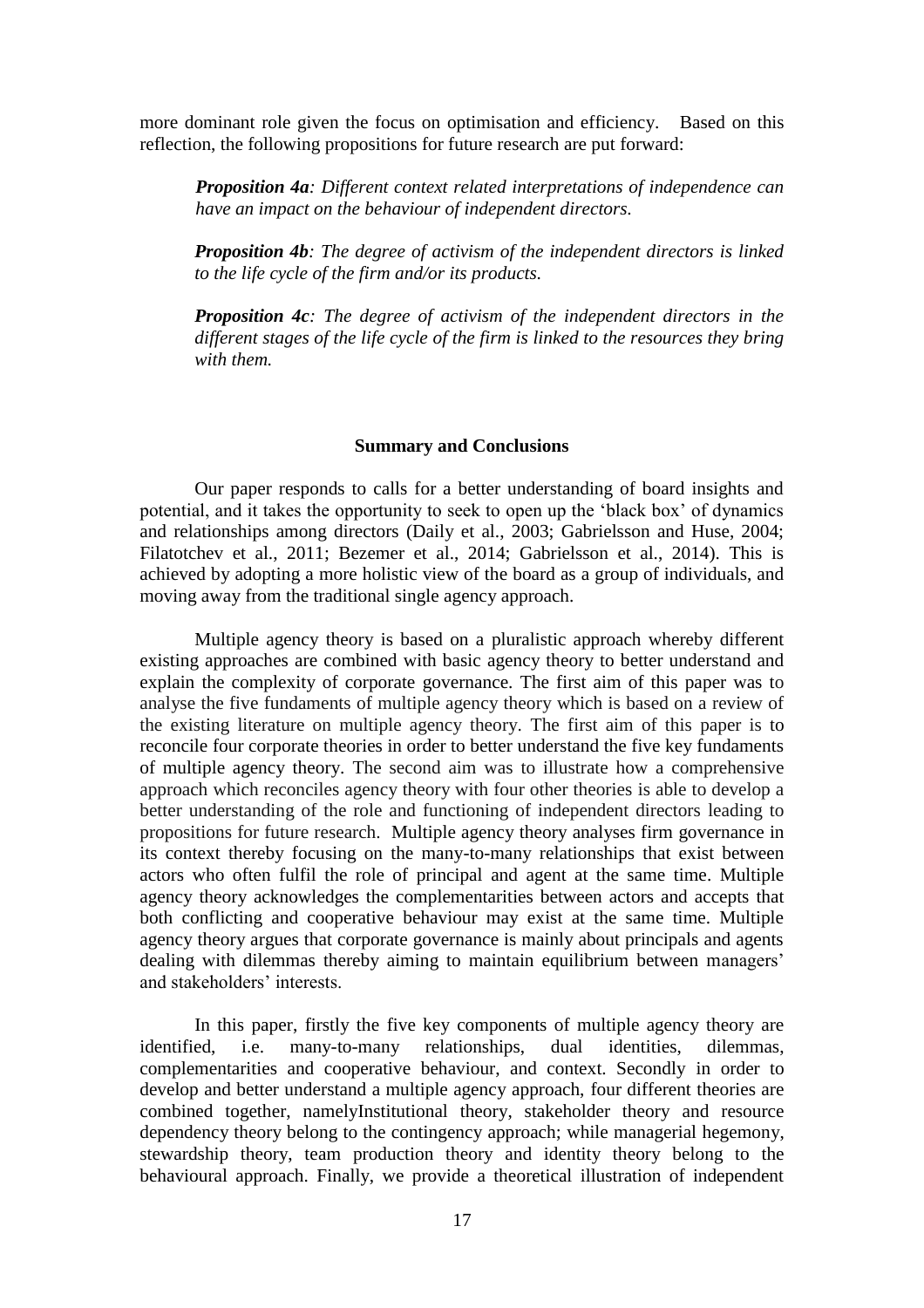directors through a multiple agency lens by identifying propositions for future research.

The first area for future research refers to the degree of activism of the independent directors. Is it a matter of managing expectations between the independents and the rest of the firm? What is the added value of independent directors who are only supposed to play a ceremonial role (resource dependence theory)?

A second path for future studies is the dynamics between the different groups of directors focusing on the 'resource competition' between directors and the link with power (resource dependence theory).

A third unexplored issue are the identification problems for independent directors stemming from the multiple relationships and complex networks around them. The personal direct and indirect connections and affinities of independents with some stakeholders of the firm create multiple identities (identity theory), which may impede them from having a truly independent mind.

A fourth potential research area is the dilemmas a board has to deal with and how the inherent nature of a dilemma (no right or wrong answer) may create a trust breach between the board and management (stewardship theory).

A fifth interesting topic is the negative effects that may stem from cooperative behaviour within the board and between the board and management (stewardship theory). Related to this, the influence of personal interests of independents such as the protection of their reputation and the renewal of their mandates on their behaviour also merits in-depth research.

A sixth area refers to an alternative approach to the study of board diversity, thereby, abandoning the existing paradigm that board diversity is mainly inspired by complementarity (between board members as well as between the board and management) (resource dependency theory).

Finally, taking account the context at both macro (for example, different nationalities having different interpretations of the meaning of 'independence') and micro (for example, the impact of the life cycle of the organisation) level is also worth investigating (identy theory and resources based theory).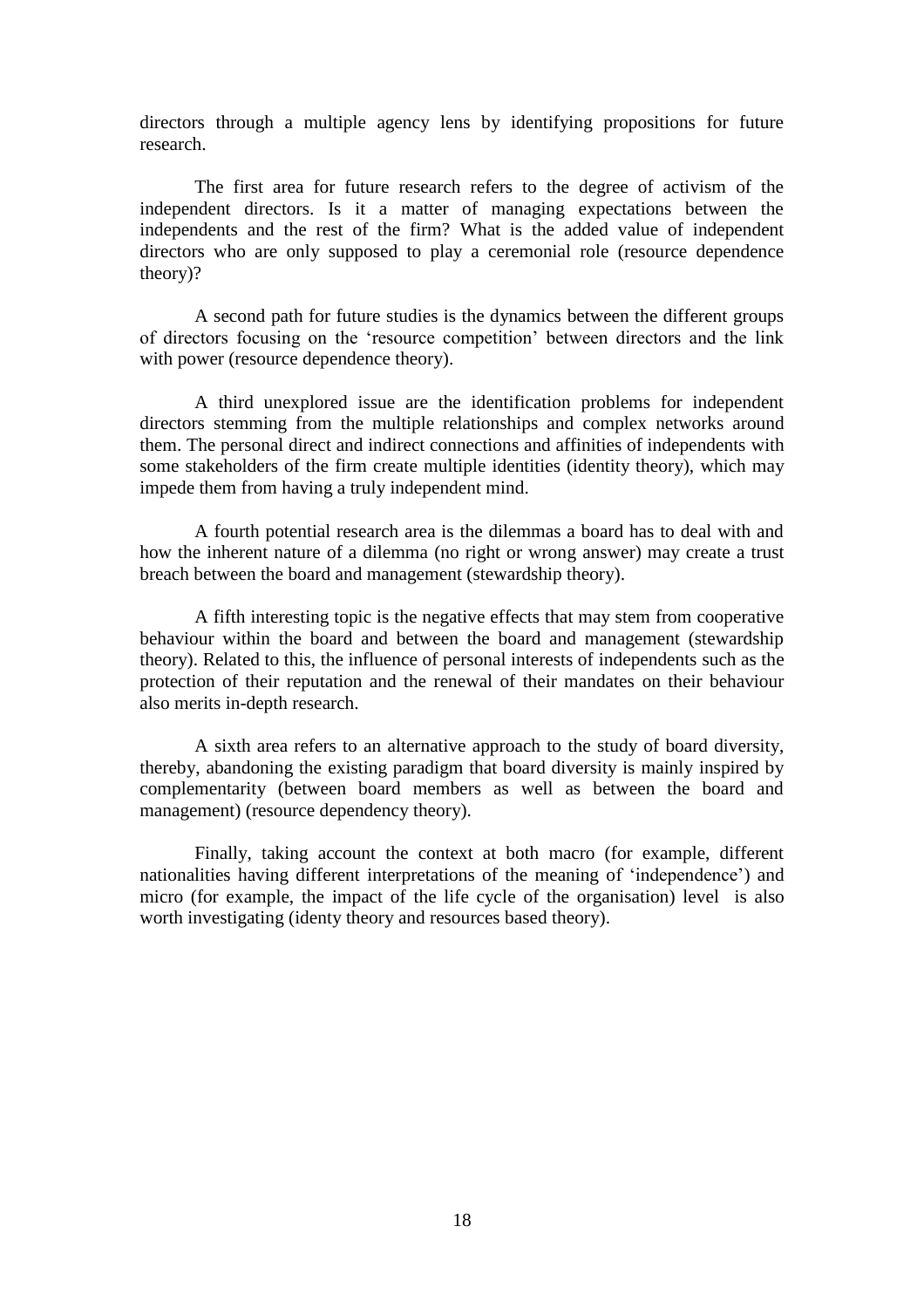#### **References**

- Abatecola, G., Farina, V., & Gordini, N. 2011. *Empirical Research on Corporate Distress: Assessing the Role of the Boards of Directors*. Paper presented at the *XX Tor Vergata Conference on Money, Banking and Finance: Actors, Rules and Policies after the*  Global Financial Crisis, Tor Vergata University, Rome, December, 5<sup>th</sup>-7<sup>th</sup>.
- Aguilera, R.V., & Jackson, G. 2003. The Cross National-Diversity of Corporate Governance: Dimensions and Determinants. *Academy of Management Review*, 28: 447-465.
- Aguilera, R.V., Goyer, M., & De Castro, L.R.K. 2013. Regulation and Comparative Corporate Governance. Wright, M., Siegel, D.S., Keasey, K., & Filatotchev, I. (Eds.) *The Oxford handbook of Corporate Governance*, Oxford: Oxford University Press.
- Aguilera, R., Filatotchev, I., Gospel, H., & Jackson, G. 2008. An Organizational Approach to Comparative Corporate Governance: Costs, Contingencies, and Complementarities. *Organization Science***,** 19(3): 475-492.
- Aguilera, R.V., & Cuervo-Cazurra, A. 2004. Codes of Good Governance Worldwide: What is the Trigger?. *Organization Studies***,** 25(3): 415–443
- Ahmadjian, C.L., & Robbins, G.E. 2005. A Clash of Capitalisms: Foreign Shareholders And Corporate Restructuring in 1990s Japan. *American Sociological Review,* 70(3): 451- 471.
- Ahrens, T., Filatotchev, I., & Thomsen, S. 2011. The research frontier in corporate governance. *Journal of Management & Governance*, 3: 311-325.
- Alchian, A., & Demsetz, H. 1972. Production, information costs and economic organization. *American Economic Review,* 62: 777-795.
- Allcock, D., & Filatotchev, I. 2010. Executive Incentives Schemes in Initial Public Offerings: the Effects of Multiple-Agency Conflicts and Corporate Governance. *Journal of Management*, 36(3): 663-686.Corley, K. G., & Gioia, D. A. (2011). BUILDING THEORY ABOUT THEORY BUILDING: WHAT CONSTITUTES A THEORETICAL CONTRIBUTION? *Academy of Management Review*, *36*(1), 12–32.
- Crane, A., Henriques, I., Husted, B. W., & Matten, D. (2016). What Constitutes a Theoretical Contribution in the Business and Society Field? *Business & Society*, *55*(6), 783–791. http://doi.org/10.1177/0007650316651343
- Graham, B., & Thomas, K. (2008). Building knowledge developing a grounded theory of knowledge management for construction. *Electronic Journal of Business Research Methods*, *6*(2), 115–122.
- Okhuysen, G., & Bonardi, J.-P. P. (2011). Editors' comments: The challenges of theory building through the combination of lenses. *Academy of Management Review*, *36*(1), 6– 12. http://doi.org/10.5465/AMR.2011.55662498
- Saunders, M., Lewis, P., & Thornhill, A. (2009). Understanding research philosophies and approaches. In *Research methods for business students* (pp. 106–136).
- Suddaby, R. (2014). Editor's comments: Why theory? *Academy of Management Review*, *39*(4), 407–411. http://doi.org/10.5465/amr.2014.0252
- Armstrong, C., Core, J., & Guay, W. 2014. Do Independent Directors Cause Improvements In Firm Transparency?. *Journal of Financial Economics*, 113(3): 383-403.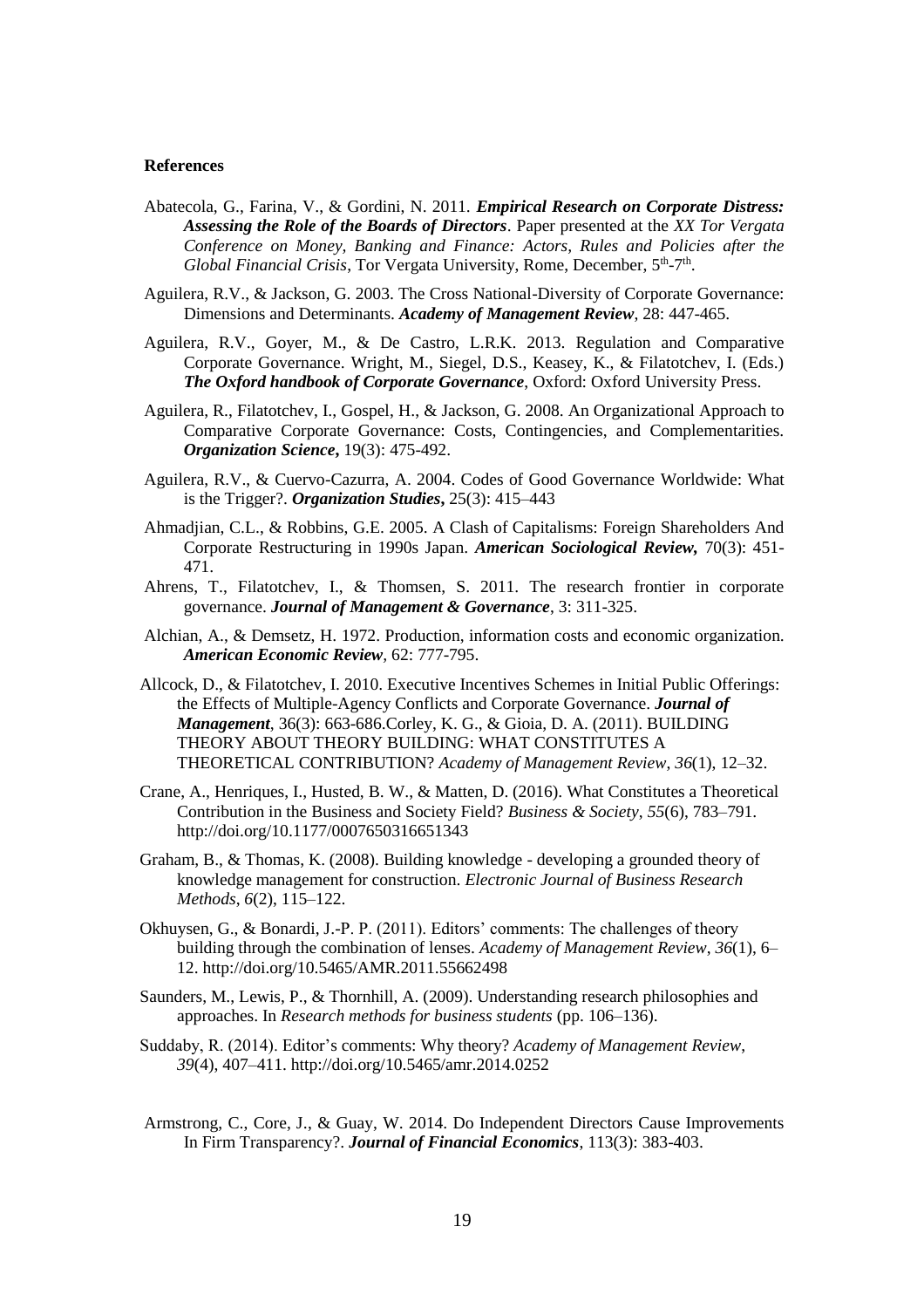- Arthurs, D.J., Hoskisson, R. E., Busenitz, L. W., & Johnson, R. A. 2008. Multiple Agents watching other agents: multiple agency conflicts regarding underpricing in IPO firms. *Academy of Management Journal*, 81(2): 277-294.
- Ayuso, S., & Argandoña, A. 2007. *Responsible Corporate Governance: towards a stakeholder board of director?*. Working Paper no. 701: 1-18, la Caixa Chair of Corporate Social Responsibility and Corporate Governance (IESE Business School).
- Baker, H.K., & Anderson, R. 2010 *Corporate Governance: a synthesis of theory, research, and practice*. New Jersey: John Wiley & Sons.
- Bakker, A., & Schaufeli, W. 2008. Positive Organizational Behavior: Engaged Employees In Flourishing Organizations. *Journal of Organizational Behavior*, 29(2): 147-154.
- Bammens, Y., Voordeckers, W., & Van Gils, A. 2011. Boards of Directors In Family Businesses: A Literature Review And Research Agenda. *International Journal of Management Reviews:* 13(2), 134-152.
- Bathala, C., & Korukonda, A.R. 2003. Social performance of free markets: issues, analysis and appraisal. *International Journal of Social Economics*, 30(8): 854 – 866.
- Bathala, C., & Rao, R. 1995. The Determinants of Board Composition: An Agency Theory Perspective. *Managerial and Decision Economics,* 16(1), 59-69
- Baysinger, B.D., & Hoskisson, R.E. 1990. The composition of board of directors and strategy control: effects on corporate strategy. *Academy of Management Review*, 15: 72-87.
- Beiner, S., Drobetz, W., Schmid, F., & Zimmermann, H. 2004. Is Board Size an Independent Corporate Governance Mechanism?. *KYKLOS*, 57: 327-356.
- Benston, G.J. 1985. The self-serving management hypothesis. Some evidence. *Journal of Accounting and Economics*, 7: 67-84.
- Berle, A., & Means, G. 1932. *The modern corporation and private property*. New York: MacMillan.
- Bezemer, P., Nicholson, G., & Pugliese, A. 2014. Inside the boardroom: exploring board member interactions. *Qualitative Research in Accounting & Management*, 11(3): 238-259.
- Bhagat, S., & Black, B. 1998. *Board independence and long-term performance.* Working paper*,* no. 143, Centre for Law and Economics Studies, Columbia Law School, New York.
- Bhagat, S., & Bolton, B. 2008 Corporate governance and firm performance. *Journal of Corporate Finance*, 14: 257-273.
- Blair, M.M., & Stout, L. A. 2001. Corporate accountability: Director accountability and the mediating role of the corporate board. *Washington University Law Quarterly*, 79: 403- 447.
- Blair, M.M., & Stout, L.A. 1999. A team Production Theory of Corporate Law, *Virginia Law Review*, 85(2): 247-328.
- Boyd, B.K. 1995. CEO Duality and Firm Performance: A Contingency Model**.** *Strategic Management Journal*, 16(4): 301-312.
- Brennan, M. J. 1994. Incentives, rationality, and society. *Journal of Applied Corporate Finance,* 7: 31-45.
- Brewer, M.B., & Kramer, R.M. 1985. The psychology of intergroup attitudes and behaviour. *Annual Review of Psychology*, 36: 219-243.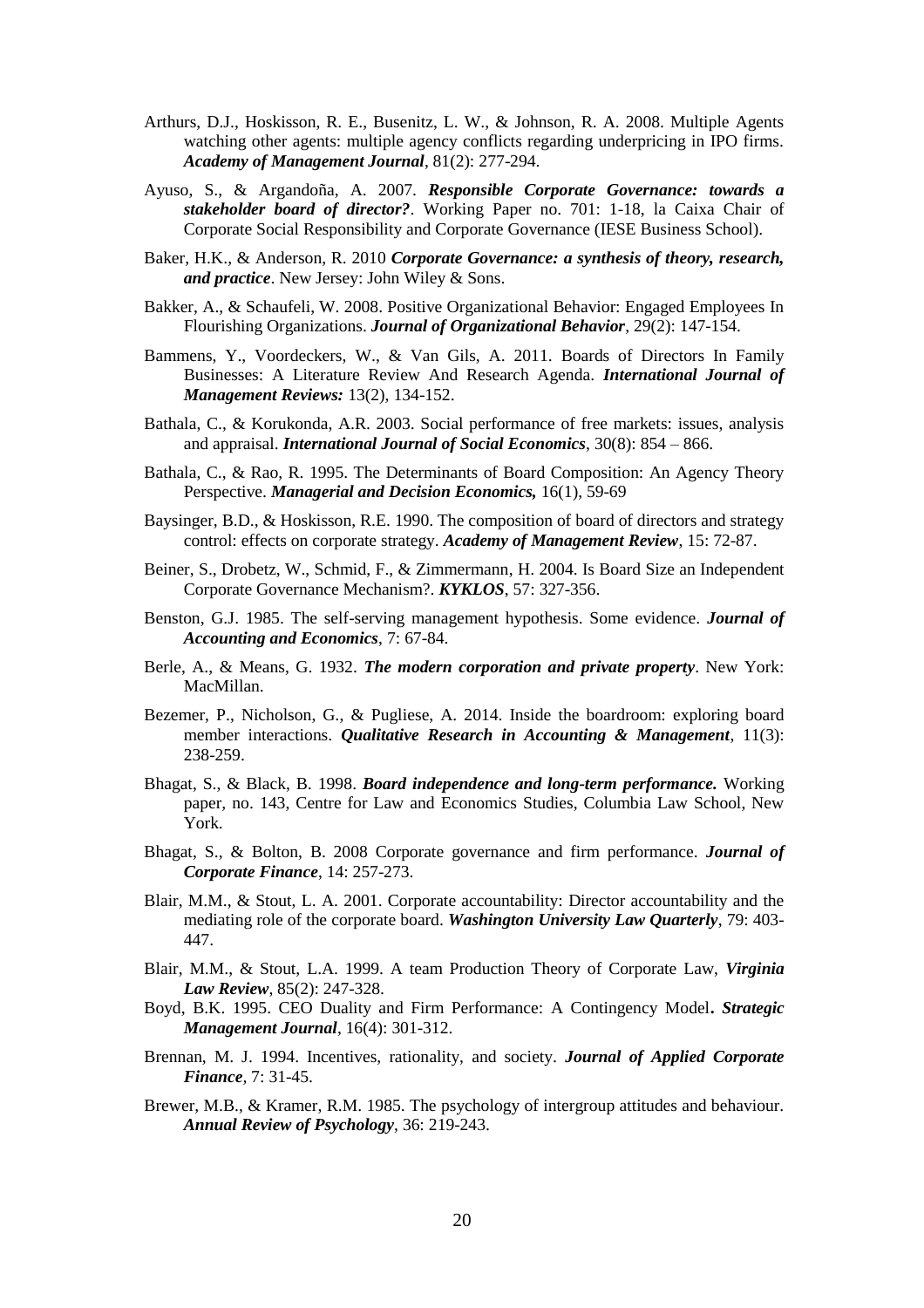- Bruton, G., Filatotchev, I., Chahine, S., & Wright, M. 2010. Governance, ownership structure and performance of IPO firms: The impact of different types of private equity investors and institutional environments. *Strategic Management Journal*, 31(5): 491-509.
- Carpenter, M. A., Geletkanycz, M. A., & Sanders, W. G. 2004. Upper echelons research revisited: antecedents, elements, and consequences of top management team composition. *Journal of Management*, 30: 749–778.
- Carpenter, M., & Westphal, J.D. 2001. The strategic context of external network ties: Examining the impact of director appointments on board involvement in strategic decision making. *Academy of Management Journal*, 44: 639-660.
- Certo, S.T., Lester, R.H., Dalton, C.M., & Dalton, D.R. 2006. Top Management Teams, Strategy and Financial Performance: A Meta-Analytic Examination. *Journal of Management Studies*, 43(4): 813-839.
- Certo, S.T., Dalton, C.M., Dalton D.R., & Lester, R.H. 2008. Board of Directors' Self Interest: Expanding for Pay in Corporate acquisitions?. *Journal of Business Ethics*, 77: 219-230.
- Child, J., & Rodrigues, S.B. 2003. Corporate Governance and New Organizational Forms: Issues of Double and Multiple Agency. *Journal of Management and Governance*, 3: 337-360.
- Clacher, I., Basu, N., & Dimitrov, O. 2010. Sorbanes-Oxley, governance, performance and evaluation. *Journal of Financial regulation*, 18(1): 32-45.
- Clifford, P., & Evans, R. 1997. Non-Executive Directors. A question of Independence. *Corporate Governance*, 5(4): 224-231.
- Coase, R.H. 1937. The nature of the firm. *Economica*, 4(16): 386-405.
- Cohen, J.R., Krishnamoorthy, G., & Wright, A.M. 2008. Form versus substance: The implications for auditing practice and research of alternative perspectives on corporate governance. *Auditing: A Journal of Practice & Theory,* 27(2): 181–198.
- Cohen, J., & Holder-Webb, L. 2006. Rethinking the influence of agency theory in the accounting academy. *Issues in Accounting Education,* 21: 17-30.
- Coles, J.L., Daniel, N.D., & Naveen, L. 2008. Boards: Does one size fit all?. *Journal of Financial Economics*, 87: 329-356.
- Conforth, C. 2004. The governance of co-operatives and mutual associations: a paradox perspective. *Annals of Public and Cooperative Economics*, 75(1): 11-32
- Connelly, B.L., Ketchen Jr, D.J., & Slater, S.F. 2011. Toward a theoretical toolbox for sustainability in marketing. *Journal of the Academy Marketing Science*, 38: 86-100.
- Connolly, T., Conlon, E.J., & Deutsch, S.T. 1980. Organizational Effectiveness: A Multiple-Constituencies Approach. *The Academy of Management Review*, 5(2): 211-217.
- Cornforth, C. 2004. The governance of co-operatives and mutual associations: a paradox perspective. *Annals of Public and Cooperative Economics*, 75(1): 11–32.
- Cuevas-Rodríguez, G., Gomez-Mejia, L.R., & Wiseman, R.M. 2012. Has Agency Theory Run its Course?: Making the Theory more Flexible to Inform the Management of Reward Systems. *Corporate Governance: An International Review*, 20(6): 526–546.
- Cyert, R.M., & March, J.G. 1963. *A behavioral theory of the firm*. Englewood Cliffs: Prentice-Hall
- Daily, C.M. 1995. The relationship between board composition and leadership structure and bankruptcy reorganization outcomes. *Journal of Management*, 21: 1041-1056.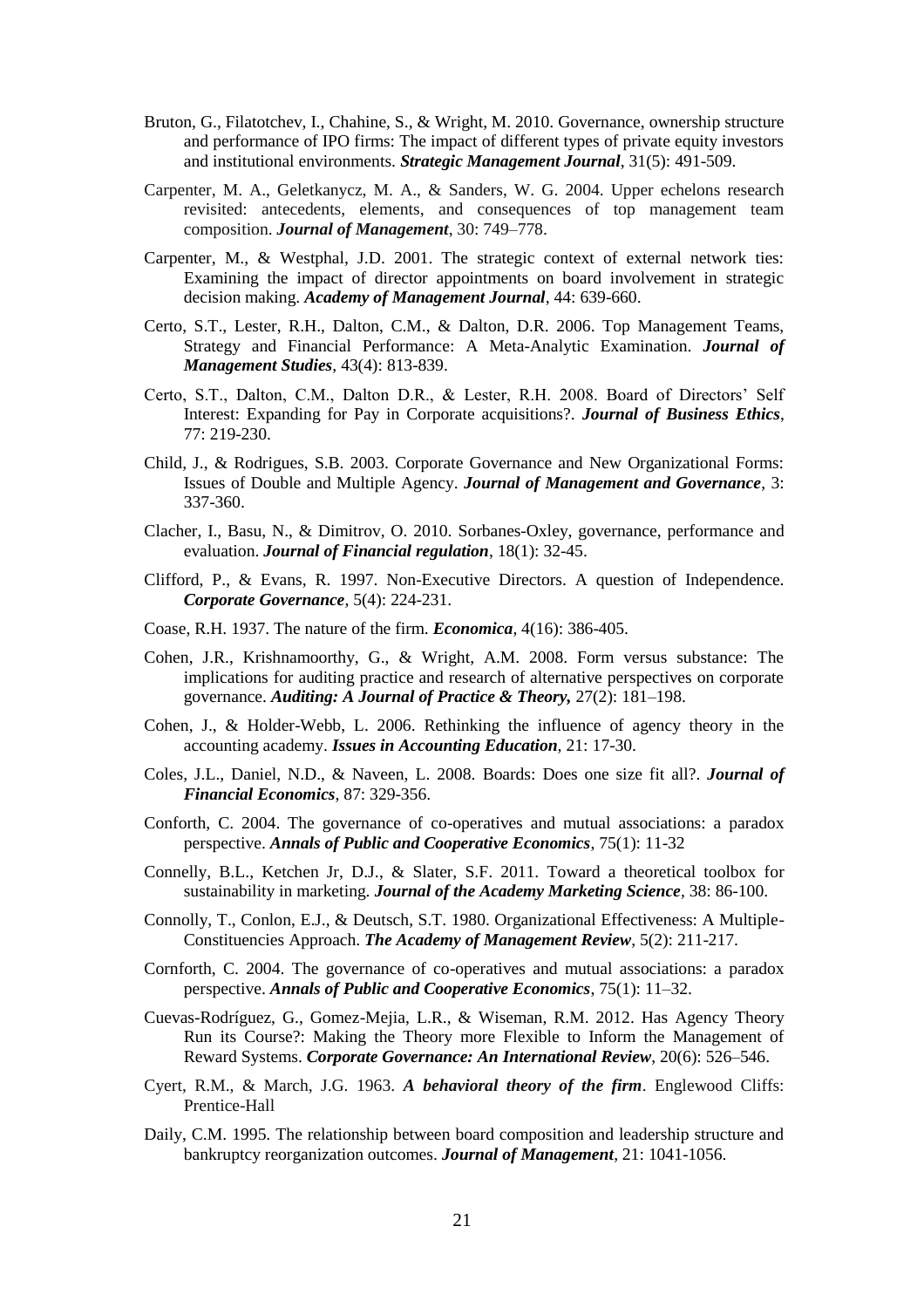- Daily, C.M., & Dalton, D.R. 1992. The relationship between governance structure and corporate performance in entrepreneurial firms. *Journal of Business Venturing*, 5(7): 375-386.
- Daily, C.M., Johnson, J., Ellstrand, A., & Dalton, D. 1998. Compensation committee composition as a determinant of CEO compensation. *Academy of Management Journal*, 41: 209-220.
- Daily, C.M., Dalton, D.R., & Cannella Jr A.A. 2003. Corporate Governance: Decades of Dialogue and Data. *Academy of Management Review*, 28(3): 371-382.
- Dalton, D.R., Daily, C.M., Ellestrand, A.E., & Johnson, J.L. 1998. Meta-analytic reviews of board composition, leadership structure, and financial performance. *Strategic Management Journal*, 3(19): 269-290.
- Dalton, D.R., Daily, C.M., Johnson, J.L., & Ellestrand, A.E. 1999. Number of directors and financial performance: A meta-analysis. *Academy of Management Journal*, 42(6): 674-686.
- Dalziel, T., Gentry, R. J., & Bowerman, M. 2011. An integrated agency-resource dependence view of the influence of directors' human and relational capital on firms' R&D spending. *Journal of Management Studies*, 48: 1217-1242.
- Davis, G.F. 2005. New directions in corporate governance. *Annual Review of Sociology*, 31: 143-162.
- Davis, G.F., & Useem, M. 2002. Top management, company directors, and corporate control, in: Pettigrew, A., Thomas, H., and Whittington, R. (Eds.), *Handbook of Strategy and Management*: 232-258. London: Sage.
- Davis, G.F., & Thompson, T. 1994. A social movement perspective on corporate control. *Administrative Science Quarterly*, 36: 583-613.
- Davis, J., Schoorman, F., & Donaldson, L. 1997. Toward a Stewardship Theory of Management. *Academy of Management Review*, 22(1): 20-47.
- de Andres, P., Azofra, V., & Lopez, F.J. 2005. Corporate boards in OECD countries: Size, composition, compensation, functioning and effectiveness. *Corporate Governance: An International Review*, 13: 197-210.
- Denis, D.K., & McConnell, J.J. 2003. International corporate governance. *Journal of Financial and Quantitative Analysis*, 38(1): 1-36.
- Deutsch, Y., Keil, T., & Laamamen, T. 2011. A Dual Agency View of Board Compensation: the Joint Effects of Outside Director and CEO Stock Options on Firm Risk. *Strategic Management Journal*, 32: 212-227.
- Dharwadkar, R., George, G., & Brandes, V. 2000. Privatization in emerging economies: an agency theory perspective. *Academy of Management Review*, 25: 650-669.
- Donaldson, L., & Davis, J.H. 1991. Stewardship theory or agency theory: CEO governance and shareholder returns. *Australian Journal of Management*, 16: 49-64.
- Donaldson, T., & Preston, L.E. 1995. The Stakeholder Theory of The Corporation: Concepts, Evidence and Implications. *Academy of Management Review,* 20(1): 65-91.
- Douma, S., George, R., & Kabir, R. 2006. Foreign and domestic ownership, business groups, and firm performance: Evidence from a large emerging market**.** *Strategic Management Journal*, 27: 637-657.
- Drucker, P. 1974. *Management: Tasks, Responsibilities, Practices*. New York: Harper and Row.
- Dunne, P. 2000. *Directors' Dilemmas: Tales from the Frontline*. London: Kogan Page.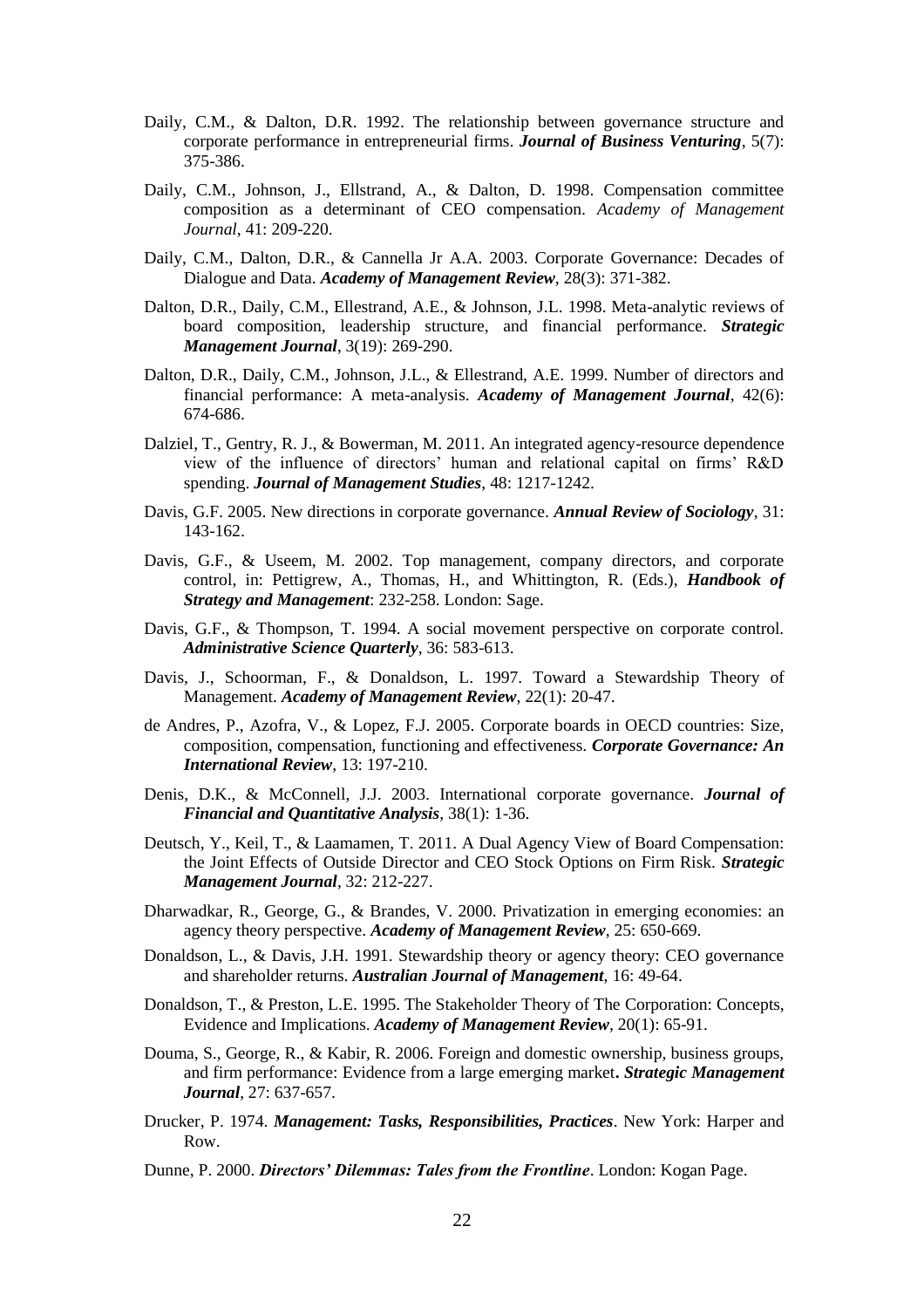- Duska, R.F. 1992. Why Be a Loyal Agent? A Systematic Ethical Analysis, in: Bowie, N. E., and Freeman, R.E. (Eds.) *Ethics and Agency Theory: An Introduction*, New York: Oxford University Press.
- Dwivedi, N., & Jain, A.K. 2005. Corporate Governance and Performance of Indian Firms: The Effect of Board Size and Ownership. *Employee Responsibilities and Rights Journal*, 17(3): 161-172.
- Ehikioya, B.I. 2009. Corporate governance structure and firm performance in developing economies: evidence from Nigeria. *Corporate Governance*, 9(3): 231-243.
- Eisenhardt, K. 1989. Agency theory: an assessment and review. *Academy of Management Review*, 14: 57-74.
- Emmons, W.R., & Schmid, F.A. 1999. *Corporate Governance and Corporate Performance*. Working paper 018A, Federal Reserve Bank of St. Louis.
- Fama, E.F. 1980. Agency problems and the theory of the firm. *Journal of Political Economy*, 88: 288-307.
- Fama, E.F., & Jensen, M.C. 1983a. Separation of ownership and control. *Journal of Law and Economics***,** 26(2): 301-325.
- Fama, E.F., & Jensen, M.C. 1983b. Agency problems and residual claims. *Journal of Law and Economics*, 26(2): 327-349.
- Fauzi, F., & Locke, S. 2012. Board Structure, Ownership Structure and Firm Performance: A Study Of New Zealand Listed-Firms. *Asian Academy of Management Journal of Accounting And Finance*, 8(2): 43–67.
- Fernandez, A., & Mazza, C. 2014. *Boards Under Crisis*. Basingstoke, UK: Palgrave Macmillan
- Fernando, A.C. 2010. *Business Ethics and Corporate Governance*. New Delhi: Person Education.
- Ferraro, F., Pfeffer, J., & Sutton, R. I. 2005. Economics language and assumptions: How theories can become self-fulfilling. *Academy of Management Review,* 30: 8-24.
- Fichman, M., & Levinthal, DA .1991. 'Honeymoons and liability of adolescence: A new perspective on duration dependence in social and organizational relations. *Academy of Management Review*, 16(2): 442-468.
- Filatotchev, I., & Toms, S. 2003.. Corporate Governance, Strategy and Survival in a Declining Industry: A Study of UK Cotton Textile Companies. *Journal of Management Studies*, 40(4): 895-920.
- Filatotchev, I., & Allcock, D. 2013. Corporate governance in IPOs, in: Wright M, Siegel D, Keasey K., Filatotchev I (Eds.), *The Oxford Handbook of Corporate Governance*, 421-448. Oxford: OUP,.
- Filatotchev, I., & Boyd, B. K. 2009. Taking stock of Corporate Governance Research While Looking to the Future. *Corporate Governance: An International Review*, 17(3): 257- 265.
- Filatotchev, I., Lien, Y. C., & Piesse, J. 2005. Corporate Governance and Performance in Publicly Listed, Family-Controlled Firms: Evidence from Taiwan. *Academy of Management Journal*, 22(3): 257.
- Filatotchev, I., Toms, S., & Wright, M. 2006. The Firm's Strategic Dynamics and Corporate Governance Life Cycle. *International Journal of Managerial Finance*, 2(4): 256-279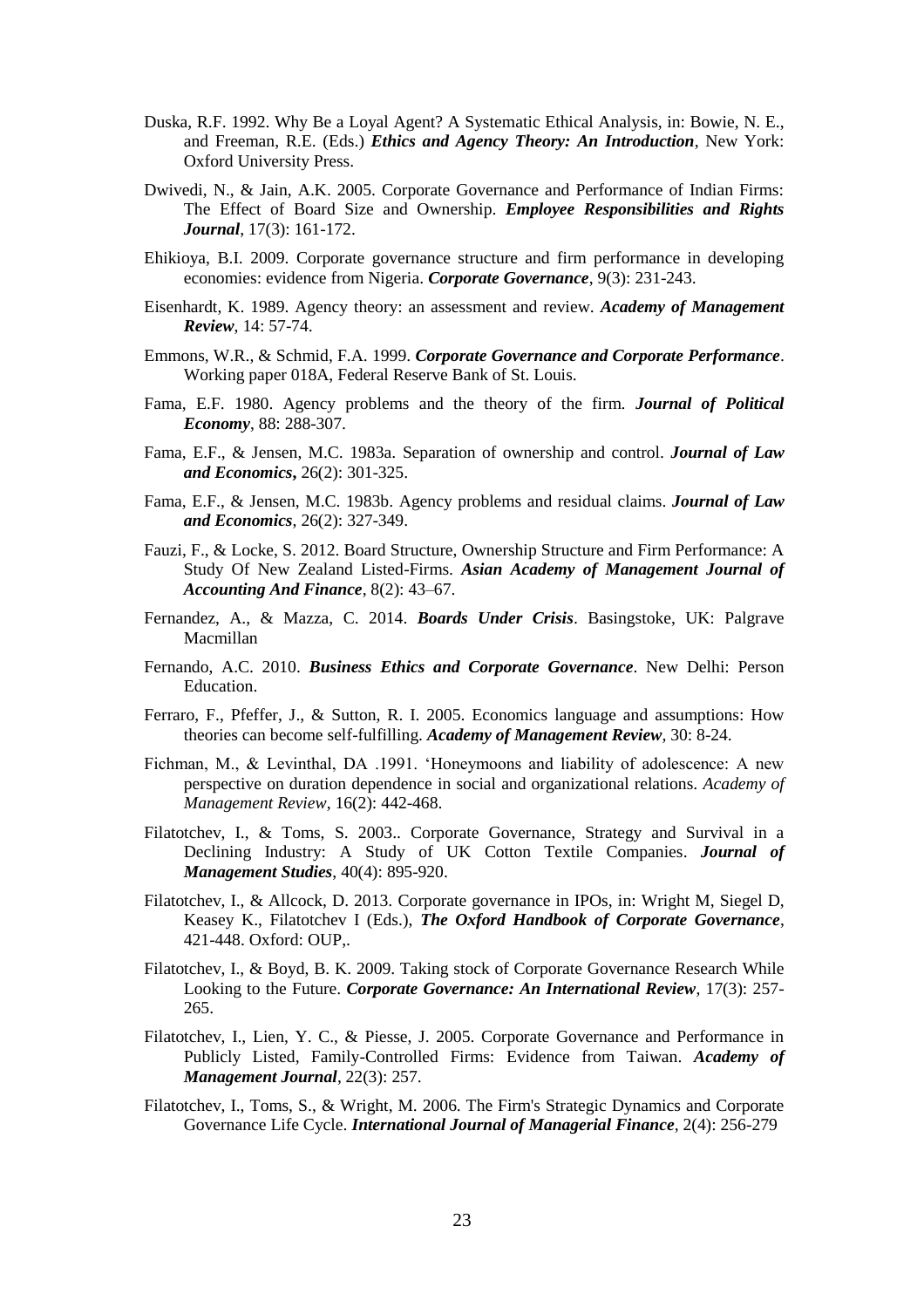- Filatotchev, I., Zhang, X., & Piesse, J. 2011. Multiple agency perspective, family control, and private information abuse in an emerging economy. *Asia Pacific Journal of Management*, 28: 69-93.
- Finkelstein, S., & D'Aveni, R. 1994. CEO duality as a double-edged sword: How boards of directors balance entrenchment avoidance and unity of command. *Academy of Management Journal*, 37: 1079-1108.
- Finkelstein, S., & Mooney, A. C. 2003. Not the usual suspects: How to use board process to make boards better. *Academy of Management Executive*, 17(2): 101-113.
- Fiss, P.C., & Zajac, E. 2004. The Diffusion of Ideas over Contested Terrain: The Non adoption of a Shareholder Value Orientation among German Firms. *Administrative Science Quarterly*, 49: 501-534.
- Forbes, D.P., & Milliken, F. J. 1999. Cognition and corporate governance: understanding boards of directors as strategic decision-making groups. *Academy of Management Review*, 24(3): 489-505.
- Freeman, E.R. 1984. *Strategic Management. A Stakeholder Approach*. London: Pitman.
- Freeman, E.R. 2010. *Strategic Management. A Stakeholder Approach*, reprinted, New York: Cambridge University Press.
- Freeman, E.R., A. Wicks, B. Parmer, & J. McVea 2004. Stakeholder theory: The state of the art and future perspective. *Politeia*, 20: 9-22.
- Friedrich, T., Vessey, W., Schuelke, M., Ruark, G., & Mumford, M. 2009. A Framework for Understanding Collective Leadership: The Selective Utilization of Leader And Team Expertise Within Networks. *The Leadership Quarterly*, 20(6): 933-958
- Gabrielsson, J., & Huse, M. 2004. Context, behavior, and evaluations: Challenges in research on boards and governance. *International Studies of Management and Organizations*, 34(2): 11-36.
- Gabrielsson, J., Calabrò, A., van Ees, H., Minichilli, A., & Zattoni, A. 2014. Pioneering Research on Actual Board Behaviour: A Special Issue in Honour of Morten Huse. *International Journal of Business Governance and Ethics*, 9(2): 115-120.
- Gabrielsson, J., Huse, M., & Minichilli, A. 2007. Understanding the leadership role of the board chairperson through a team production approach. *International Journal of Leadership Studies*, 3(1): 21-39.
- George, A., & George, J. 1998. *Presidential Personality and Performance*. Boulder, Colo: Westview Press.
- Golden, B., & Zajac, E. 2001. When will boards influence strategy? Inclination x power = strategic change. *Strategic Management Journal*, 22(12): 1087-1111.
- Gul, F., & Leung, S. 2004. Board Leadership, Outside Directors. Expertise and Voluntary Corporate Disclosures. *Journal of Accounting and Public Policy*, 23(5): 351-379
- Hall, P.A., & Gingerich, D. W. 2001. *Varieties of capitalism and institutional complementarities in the macroeconomy: An empirical analysis.* Paper presented at the American Political Science Association Conference, San Francisco.
- Hambrick, D.C., & D'Aveni, R. 1992. Top Team Deterioration as Part of the Downward Spiral of Large Corporate Bankruptcies. *Management Science*, 38(10): 1445-1466.
- Hambrick, D.C., & Mason, P. A. 1984. Upper echelons: the organization as a reflection of its top managers. *Academy of Management Review*, 9(2): 193–206.
- Hambrick, D.C., Werder, A. V., & Zajac, E. J. 2008. New Directions in Corporate Governance Research. *Organization Science*, 19: 381-385.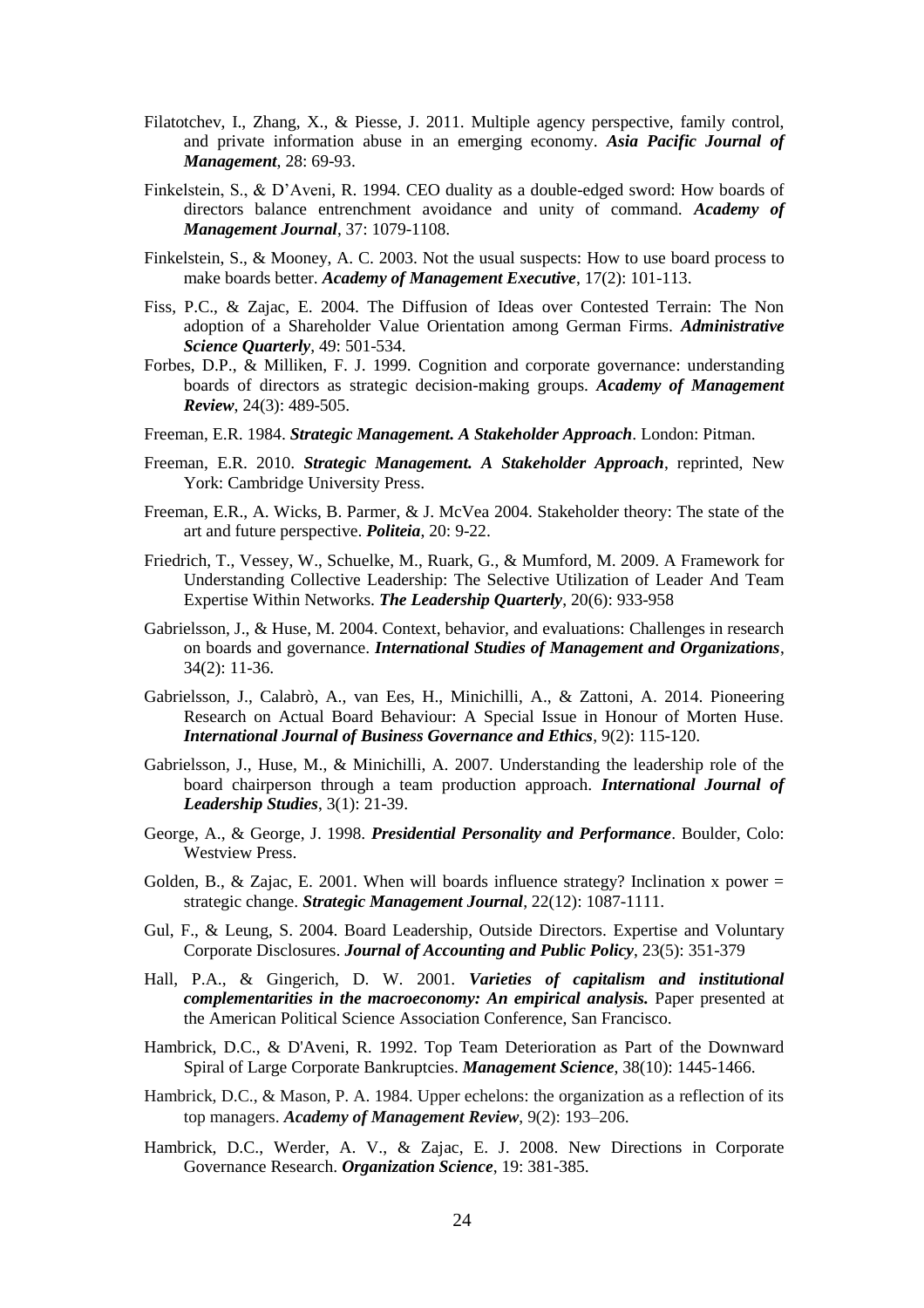- Hendry, J. 2005. Beyond self-interest: Agency theory and the board in a satisfying world. *British Journal of Management,* 16: 55-63.
- Hermalin, B.E., & Weisbach, M.S. 2003. Boards of Directors as an Endogenously Determined Institution: A Survey of the Economic Literature. *Economic Policy Review*, 1(9): 7-26.
- Herman, E.S. 1981. *Corporate control. Corporate power*, Cambridge, New York and Melbourne: Cambridge University Press.
- Hillman, A.J., & Dalziel, T. 2003. Boards of directors and firm performance: Integrating agency and resource dependency perspectives. *Academy of Management Review*, 28(3): 383-396.
- Hillman, A.J., Nicholson, G., & Shropshire, C. 2008. Directors' Identities, Identification, and Board Monitoring and Resource Provision. *Organization Science*, 19(3): 441-456.
- Hillman, A.J., Cannella, A.A., & Paetzold R.L. 2000. [The resource dependence role of](http://serials.unibo.it/cgi-ser/start/it/spogli/df-s.tcl?prog_art=7298815&language=ITALIANO&view=articoli)  [corporate directors: Strategic adaptation of board composition in response to](http://serials.unibo.it/cgi-ser/start/it/spogli/df-s.tcl?prog_art=7298815&language=ITALIANO&view=articoli)  [environmental change.](http://serials.unibo.it/cgi-ser/start/it/spogli/df-s.tcl?prog_art=7298815&language=ITALIANO&view=articoli) *Journal of Management Studies*, 37: 235 – 255.
- Hirsch, P., & Friedman, R. 1986. Collaboration or paradigm shift? Economic vs. behavioural thinking about policy?. Pearce, J., & Robinson, R. (Eds.) *Best papers proceedings*, 31- 35. Chicago: Academy of Management.
- Hoskisson, R.E., Arthurs, J. D., White, R. E., & Wyatt, C. 2013. Multiple Agency Theory. An Emerging Perspective on Corporate Governance, in: Wright, M., Siegel, D. S., Keasey, K., Filatotchev, I. (Ed.). *The Oxford handbook of Corporate Governance*. Oxford: Oxford University Press.
- Hoskisson, R.E., Castleton, M.W., & Withers, M. C. 2009. Complementarity in Monitoring and Bonding: More Intense Monitoring Leads to Higher Executive Compensation. *Academy of Management Perspective*, 23(2): 57-74.
- Hoskisson, R.E., Hitt, M.A., Johnson, R.A., & Grossman, W. 2002. Conflicting voices: The effects of institutional ownership heterogeneity and internal governance on corporate innovation strategies. *Academy of Management Journal*, 45(4): 697-716.
- Hossain, M., Prevost, A.K., & Rao, R.P. 2001. Corporate Governance in New Zealand: The effect of the 1993 Companies Act on the relation between board composition and firm performance. *Pacific Basin Finance Journal*, 9: 119-145.
- Hough, A., McGregor-Lowndes, M., & Ryan, C. 2005. *The Training Grounds of Democracy? Social Trends and Non Profit Governance*. Working Paper CPNS31, Centre of Philanthropy and Nonprofit Studies and School of Accountancy. Queensland University of Technology, Brisbane, Australia.
- Hung, H. 1998. A typology of the theories of the roles of governing boards. *Corporate Governance: An International Review*, 6: 101-111.
- Hunton, J.E., & Rose, J.M. 2008. Can directors' self-interests influence accounting choices. *Accounting, Organizations and Society*, 33: 783-800.
- Huse, M. 2003. Renewing Management and Governance: New Paradigms of Governance?. *Journal of Management and Governance*, 7(3): 211-221.
- Huse, M. 2005. Accountability and Creating Accountability: A Framework for Exploring Behavioural Perspectives of Corporate Governance. *British Journal of Management*,  $16(s1): s65-s79$
- Huse, M. 2007. *Boards, governance and value creation: The human side of corporate governance*. Cambridge: Cambridge University Press.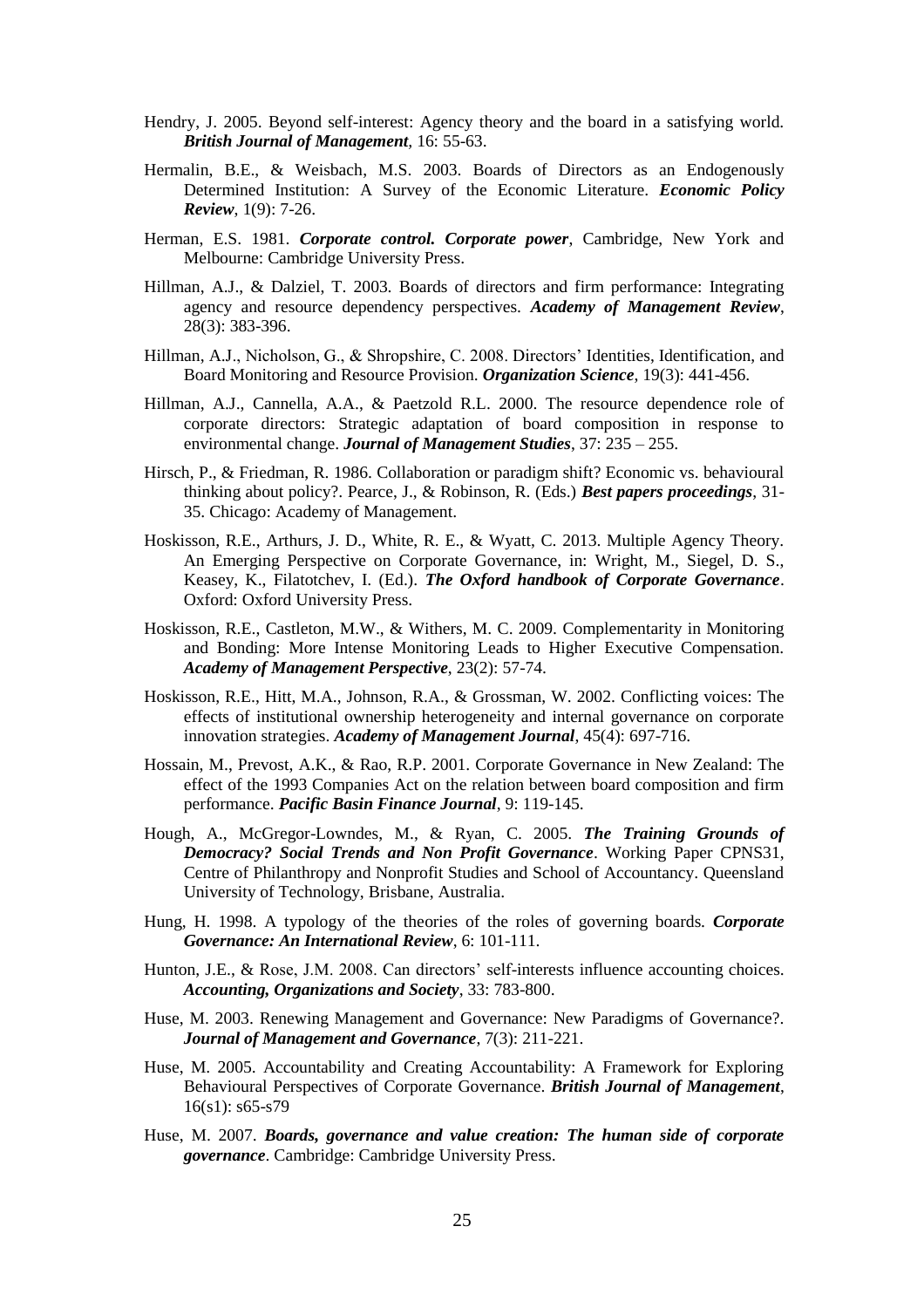- Huse, M. 2009. Exploring methods and concepts in studies of board processes. Huse, M. (Ed.) *The value creating board: Corporate governance and organizational behaviour*. Abingdon: Routledge.
- Huse, M., & Rindova V. 2001. Stakeholders' expectation of board roles: The case of subsidiary boards. *Journal of Management and Governance*, 5: 153-178.
- Huse, M., Hoskisson, R., Zattoni, A., & Vogano' R. 2011. New perspectives on board research: changing the research agenda. *Journal of Management & Governance*, 15: 5-28.
- Huse. M., Gabrielsson, J., & Minichilli, A. 2009. 'How Boards contribute to value creation' in Huse. M. (Ed.) *The Value Creating Board. Corporate governance and organizational behaviour*. Routledge: London.
- Ingley, C.B., & van der Walt, N. T. 2004. Corporate Governance, Institutional Investors and Conflicts of Interest. *Corporate Governance*. *An International Review*, 12(4): 534– 551.
- Ingley, C., Rennie, M., Mueller, J., Warwick, D., & Erakovic, L. 2012. Social dimention of boards' role in better corporate governance, in: A. Davila (Ed.) *Understanding Organizations in Complex, Emergent and Uncertain Environments*, 45-68. London: Palgrave Macmillan.
- Jensen, M.C. 1993. The modern industrial revolution, exit, and the failure of internal control systems. *Journal of Finance*, 48: 831-880.
- Jensen, M.C., & Meckling, W. 1976. Theory of the firm: Managerial Behavior, Agency cost and ownership structure. *Journal of Financial Economics*, 3(4): 305-350.
- Jensen, M.C., & Meckling, W. 1995. Specific and general knowledge and organizational structure. *Journal of Applied Corporate Finance*, 8(2): 4-18.
- Johnson, J., Daily, C., & Ellstrand, A. 1996. Boards of Directors: A Review and Research Agenda. *Journal of Management*, 22(3): 409-438.
- Johnson, L., & Pillai, V.K. 2010. Reproductive health and Millennium Development Goals: sustaining and planning for target attainment. *International Journal of Sustainable Society*, 2: 17-25.
- Johnson, R.A., & Greening, D.W. 1999. The effects of Corporate Governance and Institutional Ownership Types of Corporate Social Performance. *Academy of Management Journal*, 42(5): 564-576.
- Kaplan, S., Martel, F., & Stromberg, P. 2004. *How do legal differences and learning affect financial contracts?*, Working paper, University of Chicago.
- Kaufman, A., & Englander, E. 2005. A team production model of corporate governance. *Academy of Management Executive,* 19(3): 9-22.
- Kaymak, T., & Bektas, B. 2008. East Meets West? Board Characteristics in an Emerging Market: Evidence from Turkish Banks. *Corporate Governance: An International Review*, 16(6): 550-561.
- Klein, A. 1998. Firm performance and board committee structure. *Journal of Law and Economics*, 1(41): 275-304.
- Klein, A. 2002. Audit Committee, Board of Director Characteristics, and Earnings Management. *Journal of Accounting and Economics*, 33(3): 375-401.
- Kosnik, R.D. 1987. Greenmail: a study of board performance in corporate governance. *Administrative Science Quarterly*, 32(2): 163-185.
- Krause, R., & Bruton, G. 2014. Agency and Monitoring Clarity On Venture Boards Of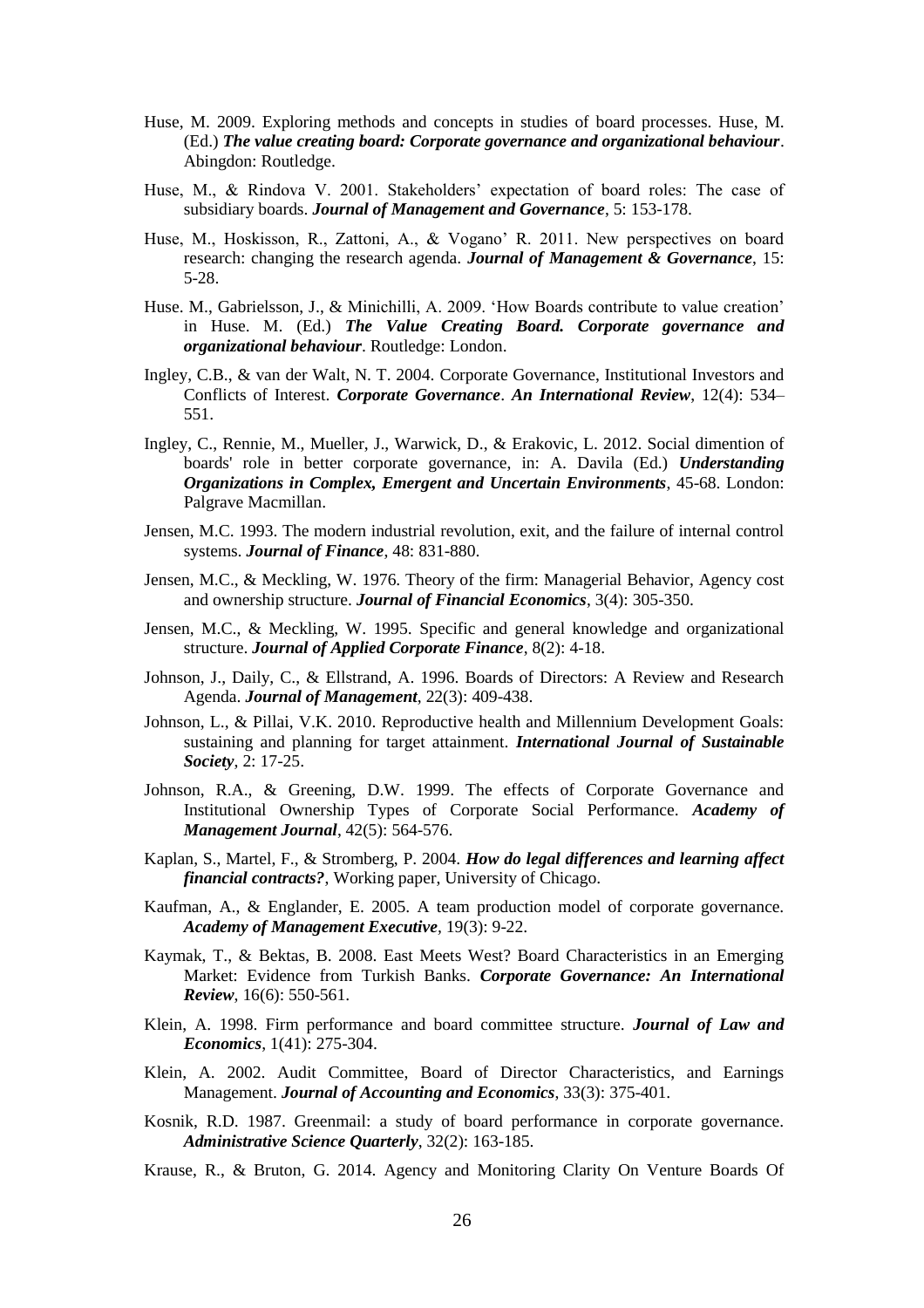Directors. *Academy of Management Review*, 39(1): 111-114.

- Krause, R., Semadeni, M., & Cannella Jr, A. 2014. CEO Duality: A Review and Research Agenda. *Journal of Management*, 40(1): 256-286.
- Kumar, N., & Singh, J. P. 2013. Effect of board size and promoter ownership on firm value: some empirical findings from India. *Corporate Governance. An International Review***,** 13(1): 88-98.
- **1.1**Kumar, P., & Zattoni, A. 2015. In Search of a Greater Pluralism of Theories and Methods in Governance Research. *Corporate Governance: An International Review,* 23(1): 1- 2.
- La Porta, F., Lopez de Silanes, F., Shleifer, A., & Vishny, R. 2000. Investor Protection and Corporate Governance. *Journal of Financial Economics*, 58: 3-27.
- Laby, A.B. 2004. Resolving Conflicts of Duty in Fiduciary Relationships. *American University Law Review*, 54: 75–149.
- Lan, L.L., & Heracleous, L. 2010. Rethinking agency theory: the view from law. *Academy of Management Review*, 35: 294-314.
- Lange, H., & Sharpe, I. 1995. Monitoring Costs and Ownership Concentration: Australian Evidence'. *Applied Financial Economics*, 5(6): 441-447
- Levine, R. 1997. Financial development and economic growth: Views and agenda. *Journal of Economic Literature*, 35: 688-726.
- Lorsch, J. W., & MacIver, E. 1989. *Pawns or Potentates – The Reality of America's Corporate Boards*. Boston: Harvard Business School Press.
- Lubatkin, M. H., 2005. A theory of the firm only a microeconomist could love. *Journal of Management Inquiry*, 14: 213-216.
- Lubatkin, M. H., Lane, P. J., Collin, S. O., & Very, P. 2005. Origins of corporate governance in the USA, Sweden, and France. *Organization Studies,* 26: 867-888.
- Luoma, P., & Goodstein, J. 1999. Stakeholders and corporate boards: Institutional influences on board composition and structure. *Academy of Management Journal*, 42(5): 553— 563.
- Lynall, M.D., Golden, B.R., & Hillman, A. J. 2003. Board composition from adolescence to maturity: A multi-theoretical view. *Academy of Management Review*, 25: 416–431.
- Mace, M. 1971. *Directors: Myth and Reality*. Boston: Harvard Graduate School of Business Administration.
- Mallette, P., & Fowler, K. L. 1992. Effects of Board Composition and Stock Ownership on the Adoption of Poison Pills. *The Academy of Management Journal*, 35(5): 1010- 1035.
- McGee, R. 2009. *Corporate governance in developing economies*. New York, NY: Springer.
- Mehra, A., Smith, B., Dixon, A., & Robertson, B. 2006. Distributed Leadership In Teams: The Network Of Leadership Perceptions And Team Performance. *The Leadership Quarterly*,17(3): 232-245
- Mihret, D. 2015. How Can We Explain Internal Auditing? The Inadequacy Of Agency Theory And A Labor Process Alternative. *Critical Perspectives on Accounting*, 25(8): 771-782
- Mintzberg, H. 1983. The Case for Corporate Social Responsibility. *Journal of Business Strategy*, 4(2): 3-15.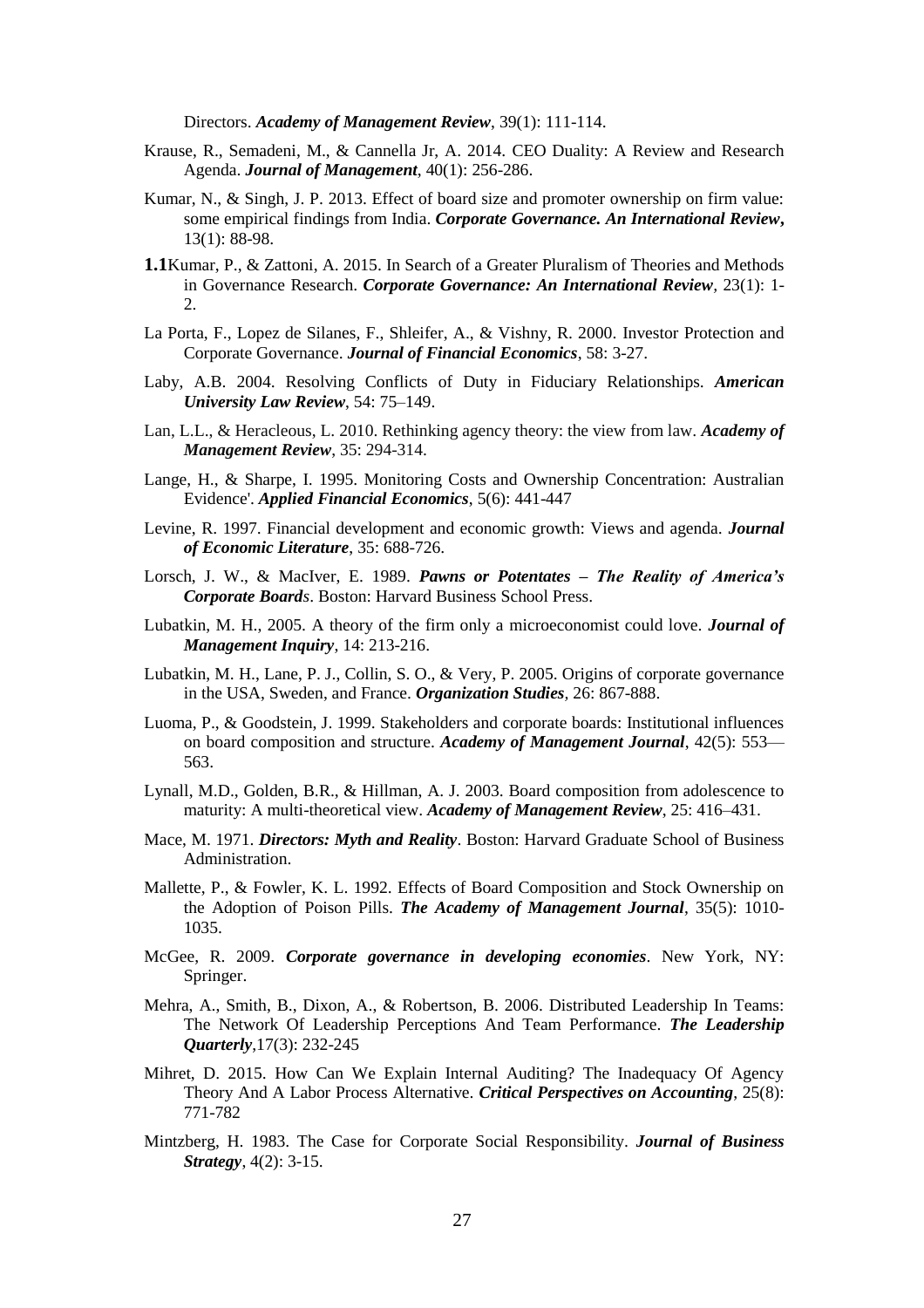Mizruchi, M. S. 1996. What do interlocks do? An analysis, critique, and assessment of research on interlocking directorates. *Annual Review of Sociology,* 22(1): 271-298.

Monks, R A.G., & Minow, N. 2004. *Corporate Governance*, Oxford: Blackwell Publishing.

- Nicholson, G.I., & Kiel, G. C. 2004. A framework for diagnosis board effectiveness. *Corporate Governance*, 12(4): 442-460.
- Nielsen, S. 2010. Top management team diversity: A review of theories and methodologies. *International Journal of Management Reviews*, 12(3): 301-316.
- Nordberg, D. 2011. *Corporate Governance. Principles and Issues*, London: Sage.
- Noreen, E. 1988. The economics of ethics. A new perspective on agency theory. *Accounting, Organizations and Society,* 13: 359-370.
- Pfeffer, J. 1972. Size and Composition of Corporate Boards of Directors: The Organization and its Environment. *Administrative Science Quarterly,* 2: 218-228.
- Pratt, M.G., & Foreman, P.O. 2000. Classifying managerial responses to multiple organizational identities. *The Academy of Management Review*, 25(1): 18-42.
- Pugliese, A., Gavin, N., & Bezemer P.J. 2015. An Observational Analysis of the Impact of Board Dynamics and Directors' Participation on Perceived Board Effectiveness. *British Journal of Management,* 26: 1–25.
- Pye, A. 2002. The changing power of explanations: Directors, Academics and their Sense making from 1989 to 2000. *Journal of Management Studies*, 39(7): 907-925.
- Reddy, K., Locke, S. M., & Scrimgeour, F. G. 2010. The efficacy of principle-based corporate governance practices and firm financial performance: An empirical investigation. *International Journal of Managerial Finance*, 6(3): 190-219.
- Roberts, J. 2002. Building the Complementary Board: The Work of Plc Chairman. *Long Range Planning*, 35(5): 456
- Roberts, J., McNulty, T., & Stiles, R. 2005. Beyond agency conceptions of the work of the non-executive director: Creating accountability in the boardroom. *British Journal of Management*, 16: 5-26.
- Rosenstein, S., & Wyatt J. G. 1990. Outside directors, board independence, and shareholder wealth. *Journal of Financial Economics*, 26(2): 175-191.
- Schwartz, M.S., Dunfee T.W., & Kline, M. J. 2005. Tone at the Top: An Ethics Code for Directors?. *Journal of Business Ethics*, 58(1): 79–100.
- Sheldon, K.M., & Bettencourt B.A. 2002. Psychological need-satisfaction and subjective well-being within social group. *British Journal of Social Psychology*, 41: 25-38.
- Shleifer, A., & Vishney, R. W. 1997. A Survey of Corporate Governance. *The Journal of Finance*, 52(2): 737-783.
- Sternberg, E. 1997. The defects of stakeholders theory. *Corporate Governance:. An International Review*, 5(1): 3-10.
- Storey, D. 1994. *Understanding the small business sector*. New York: Routledge.
- Sundaramurthy, C., & Lewis, M. 2003. Control and collaboration: Paradoxes of governance. *Academy of Management Review*, 28: 397-415.
- Tricker, R.I. 1984. *Corporate Governance: Practices, Procedures and Powers in British Companies and Their Board of Directors*. Aldershot: Gower.
- van Ees, H., Gabrielsson, J., & Huse, M. 2009. Towards a Behavioral Theory of Boards and Corporate Governance. *Corporate Governance: An International Review*, 17(3): 307- 319.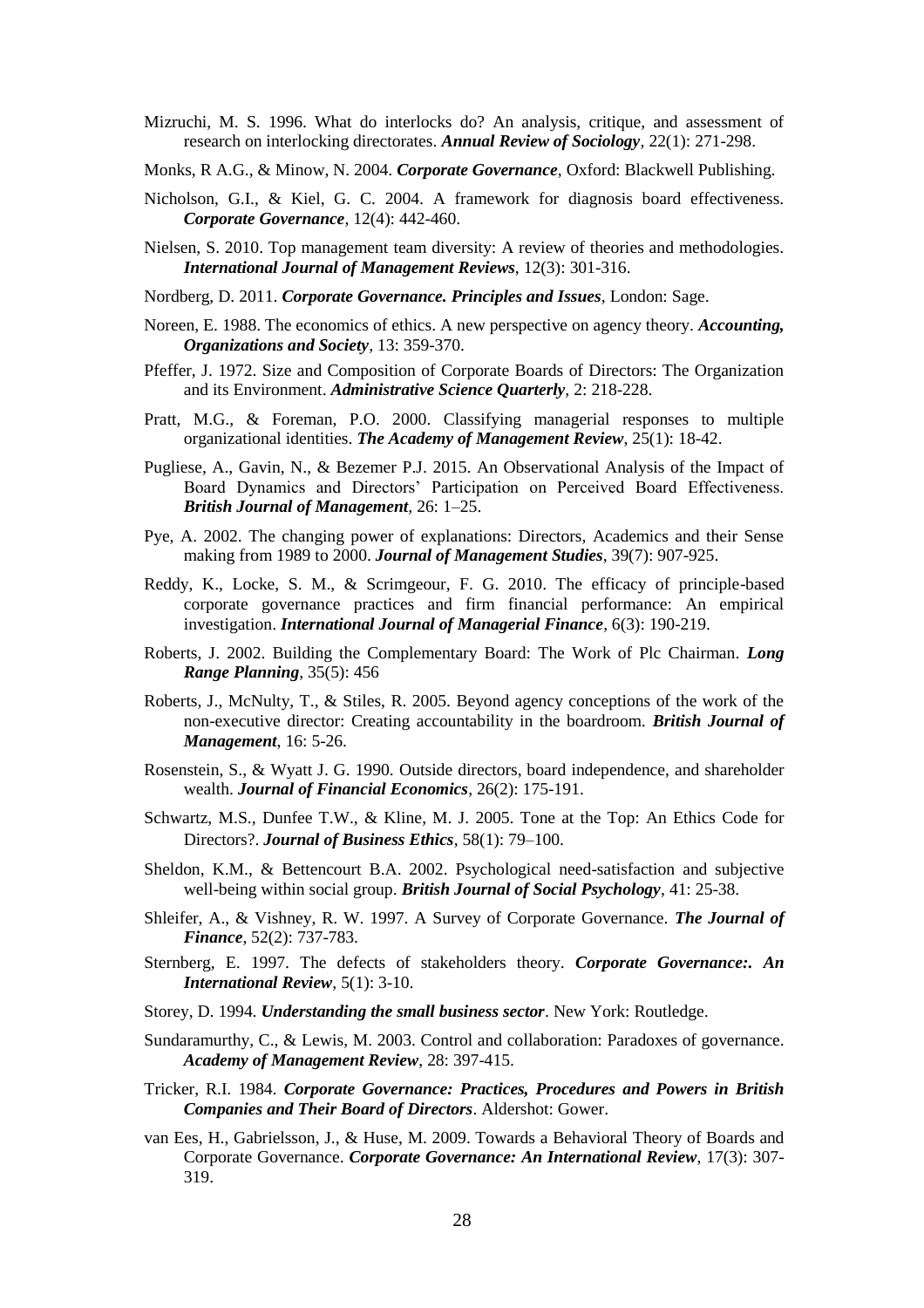- Vandewaerde, M., Voordeckers, W., Lambrechts, F., & Bammens, Y. 2011. Board Team Leadership Revisited: A Conceptual Model Of Shared Leadership In The Boardroom. *Journal of Business Ethics*, 104(3): 403-420.
- Walker, H., Chicksand, D., Radnor, Z., & Watson, G. 2015. Theoretical Perspectives in Operations Management: An Analysis of the Literature. *International Journal of Operations & Production Management*, 35(8): 1182-1206.
- Walls, J.L., Berrone, P., & Phan, P. H. 2012. Corporate governance and environmental performance: is there really a link?. **Strategic Management Journal**, 33(8): 885- 913.
- Walsh, J.P., & Seward, J.K. 1990. On the efficiency of Internal and External corporate control mechanisms. *Academy of Management Review*, 15: 421-456.
- Weisbach, M.S. 1988. Outside directors and CEO turnover. *Journal of Financial Economics*, 20: 431-460.
- Westphal, J., & Zajac, E. 2013. A Behavioral Theory Of Corporate Governance: Explicating The Mechanisms of Socially Situated And Socially Constituted Agency. *The Academy of Management Annals*, 7(1): 607-661.
- Withers, M., Hillman, A., & Cannella, A. 2012. A Multidisciplinary Review of the Director Selection Literature. *Journal of Management*, 38(1): 243-277.
- Wolfson, N. 1984. *The modern corporation: Free market versus regulation*. New York: Mc-Graw-Hill.
- Wright, P., Kroll, M., Krug, J. A., & Pettus, M. 2007. Influences of top management team incentives on firm risk taking. *Strategic Management Journal*, 28(1): 81-89.
- Zattoni, A., & van Ees, H. 2012. How to contribute to the development of a global understanding of corporate governance? Reflections from submitted and published articles in CGIR. *Corporate Governance: An International Review*, 20: 106-118.
- Zona, F. 2014. Board Leadership Structure and Diversity Over CEO Time In Office: A Test Of The Evolutionary Perspective On Italian Firms. *European Management Journal*, 32(4): 672-681.

Hallebone, E. & Priest, J. (2009) *Business & Management Research. Paradigms & Practices*, Palgrave Macmillan: London.

- Corley, K. G., & Gioia, D. A. (2011). BUILDING THEORY ABOUT THEORY BUILDING: WHAT CONSTITUTES A THEORETICAL CONTRIBUTION? *Academy of Management Review*, *36*(1), 12–32.
- Crane, A., Henriques, I., Husted, B. W., & Matten, D. (2016). What Constitutes a Theoretical Contribution in the Business and Society Field? *Business & Society*, *55*(6), 783–791. http://doi.org/10.1177/0007650316651343
- Graham, B., & Thomas, K. (2008). Building knowledge developing a grounded theory of knowledge management for construction. *Electronic Journal of Business Research Methods*, *6*(2), 115–122.
- Okhuysen, G., & Bonardi, J.-P. P. (2011). Editors' comments: The challenges of theory building through the combination of lenses. *Academy of Management Review*, *36*(1), 6–12. http://doi.org/10.5465/AMR.2011.55662498
- Saunders, M., Lewis, P., & Thornhill, A. (2009). Understanding research philosophies and approaches. In *Research methods for business students* (pp. 106–136).
- Suddaby, R. (2014). Editor's comments: Why theory? *Academy of Management*